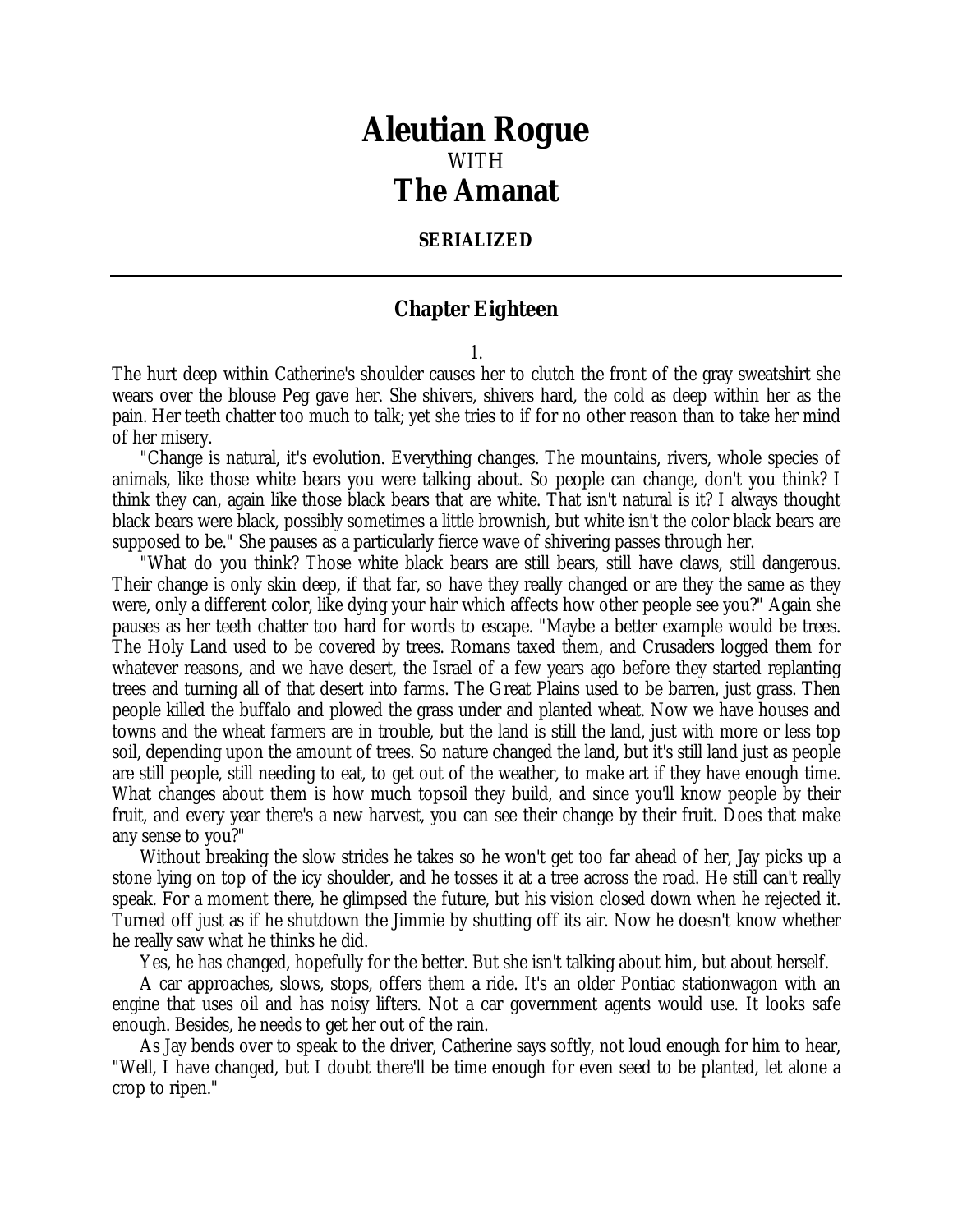Handfuls of hay lie scattered on the floorboards of the Pontiac. Its frontseat is muddy. The driver, seventeen or so, belongs, according to his sweatshirt design, to the Dogfish clan. He asks, "How far?"

Jay says, "Nearest place we can charter a plane."

The Pontiac's heater is as worn out as the rest of the car. But inside the car is warmer than outside. However, Catherine doesn't stop shivering. Jay pulls her tight as he makes small talk with the driver. Learns that the driver is from Old Hazelton and has been black cod fishing on a longliner out of Prince Rupert. He and the driver talk fishing, exchanging green water stories.

They follow the Skeena upstream to Guy's Air Taxi Service, Ltd.

"We have to get out again?"Catherine asks, expressing regret at having to leave the mostly imagined warmth of the Pontiac.

Under the circumstances, Jay doesn't know what else to do but what he has been doing. That little bit of a vision had him alone and returning to Alaska, Catherine—

He doesn't want to think about what he almost saw. Not another accident. It doesn't seem fair. Not again. He feels powerless, feels expendable, like he doesn't exist. Worse than last night.

The office door of the air taxi is locked, with a *CLOSED FOR THE SEASON* sign attached to its knob. He nevertheless bangs on the door to see if the sign really means closed. It apparently does.

But as they turn to go, a fellow in grease-stained Carhartt coveralls emerges from the building behind the office.

"Possible," Jay hollers, "to charter a plane?"

"Guy's in Florida. We're shut for the winter."

"You his mechanic—or just the caretaker?"

"Chief mechanic, chief pilot, chief caretaker, chief asshole, that's me. We ain't flying this time of year."

"Planes down?"

"No. They're in good shape."

Leery of revealing their destination, Jay says, "Need to get to 100 Mile House. You have a plane that'll fly there?"

"A 206, but you ain't worth the fuss of calling Guy."

"That's about as plain as you can say it." Hearing the pilot-mechanic speak, Jay asks, "You from Oregon?"

"Idaho. Potlatch."

"I fell timber for an outfit outta Princeton one fall. Logging outta Clarkia. Up the St. Maries."

"My old stompin' grounds."

"Californians run you out? They more or less did me."

"Those cocksuckers are everywhere, even here."

"Yeah. They were all gonna move to Oregon and raise horses, all gonna get rich. Hell, if there would've been any money in horses, I'd been raising them rather than stump jumping."

"They went to Idaho to live off the land, get close to nature, fly fish for put 'n take trout." The fellow shakes his head as he remembers.

"How do you like B.C.? I ended up in Alaska."

"Like it pretty good. Oh, they got some funny laws—"

"No handguns."

"That's a bad one."

"You run into the need for one since you been here?"

"Hell yes. Especially in the plane. But I got rid of mine before I come."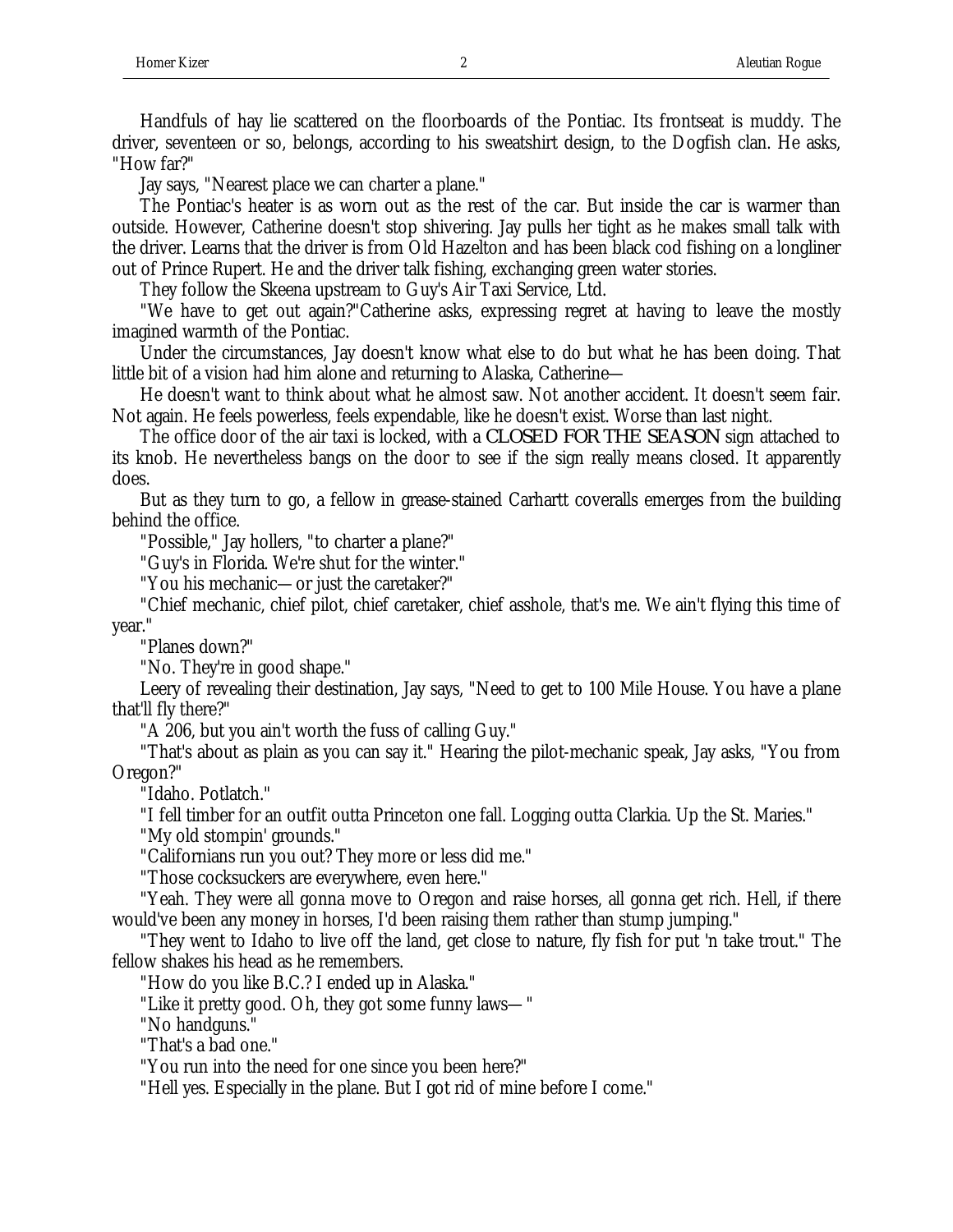"Getting back to business, I can make the flight worth your time, and Guy's. If I have to, I'll buy the plane."

"Money all goes to Guy. I'll get the same whether I stay here by the fire or fly down. . . .Say, what the hell are you two doin' walkin' anyway?"

"Plane broke down. They took it to Rupert. Probably a new engine. We caught a ride." As if suddenly distracted by a troubling thought, Jay asks, "By the way, where's your local Mountie?"

"Don't got one local."

"I need to talk to one before we're stopped while hitchhiking…you mentioned handguns, and I just remembered I have one. Need to turn it in. Don't wanta get stopped with it."

Looking and sounding skeptical, the fellow says, "There's a Fish Warden right up the road…or you could throw it in the Skeena."

"Don't know about throwing it in the river." Jay pulls the Smith from his jeans, ejects the loaded rounds, and hands the gun to the fellow. "It's stainless steel. Won't rust. You say that warden lives close by?"

"Right up the road."

"Could you give that to him? We're in a hurry."

Tucking the Smith into his belt, the fellow seems to notice Catherine for the first time. "We can't be having a lady hitchhiking. Let me call Guy and see what he says."

The pilot-mechanic returns in a few minutes, and motions for them to get in a battered Mercury pickup. At least the heater in the pickup works.

They drive to a private strip where a variety of single engine and two fore-and-aft propped Cessnas are tied down. One of the twin Cessnas is posh; its interior carpeted and polished. But the other 336 has been used as a fish packer. Its interior has been stripped. What is left smells of salmon gurry. "I called Guy. He said take this one. We just bought it. Got to take it to Vancouver to get worked over. Guy said just charge you for fuel."

"What kinda work?" asks Jay.

"It's got a bad oil seal. Makes Californians nervous."

The Cessna's fore and aft engines scream, more so than the Coyote's 6-71. They climb, feel the heaviness of acceleration, the lightness of altitude. And oil from the leaking seal splatters the windshield faster than the wipers can smear it around. It doesn't appear there'll be enough oil in the engine for them to even make it to Burns Lake as the Cessna shimmies as they pass through low-hanging, gray clouds, which don't break until Vanderhoof.

"You don't want to go all the way to 100 Mile House?" the pilot-mechanic asks when Jay tells the fellow to drop them off at Williams Lake. "It ain't much farther down the road."

"Need to do some business in Williams Lake, and you're right, 100 Mile House isn't far. We'll get a ride."

"All right, as long as you're not turning Californian."

"Dressed like this?"

Their appearance does hamper their getting a ride when they land in Williams Lake. Still, within an hour of arriving they enter the bank.

"Mr. Shoulders, I must apologize about being unable to meet your plane." Andrew Mackean worries about not personally greeting *Caribou Air*'s flight. His experience is that it doesn't take much for accounts to be moved.

"Don't. We took a different flight." Jay doesn't trust the banker, and as long as he doesn't trust him, he can't be terribly disappointed by him.

"Wasn't *Caribou Air* there to meet you?"

"*Caribou Lake Air*," says Catherine soberly, "has been nationalized."

"I don't understand."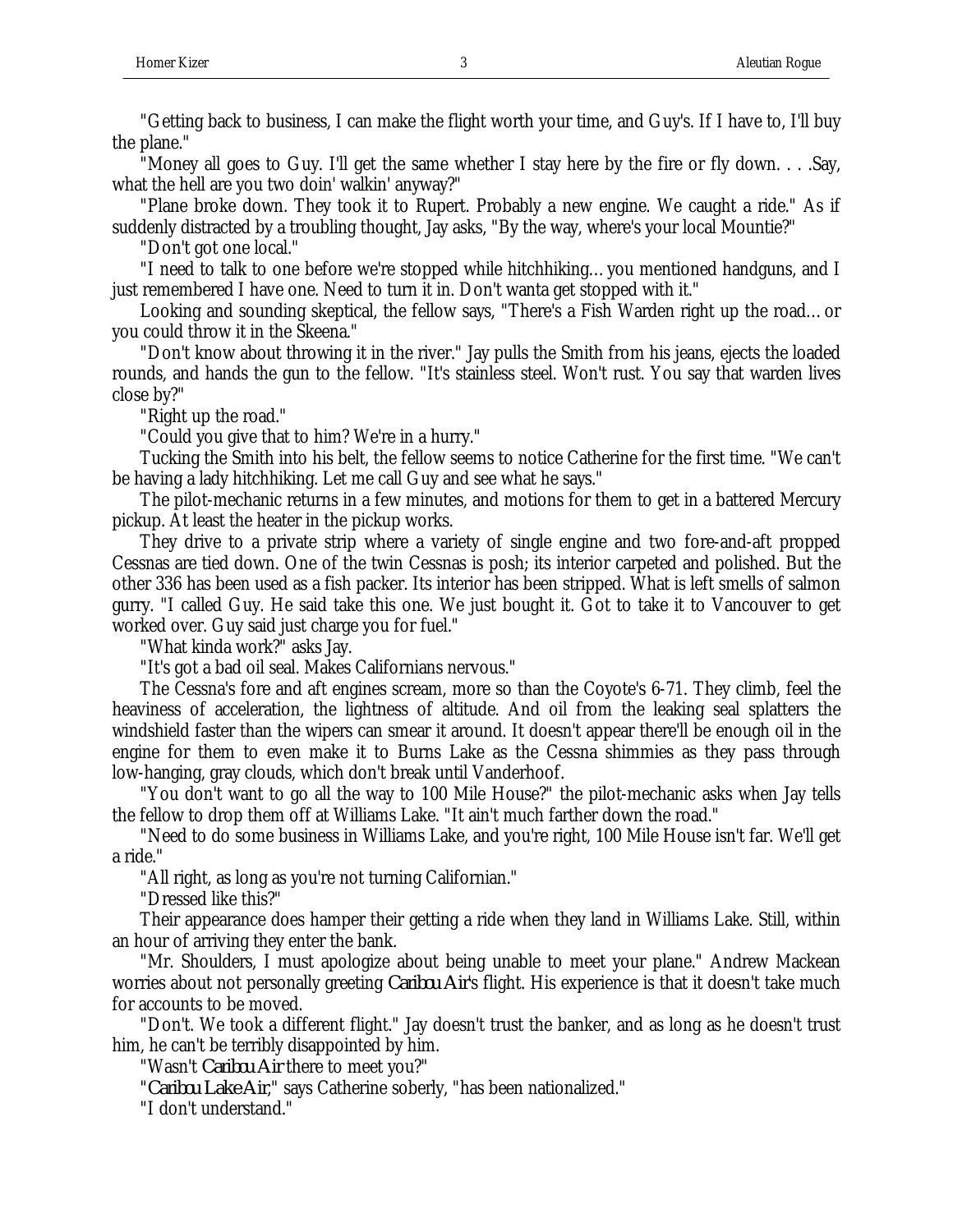"Call them. See what they have to say." Jay adds. "Their excuse should make good fiction."

"And see if they have our baggage. We were separated from it at Ketchikan." Catherine says.

Mackean has what can be described as a ruddy complexion—as the banker listens to the flight service explain what happened he turns redder and redder until his face seems on fire. Jay leans close to Catherine and whispers, "Traveling light are we, huh?"

"What do you mean?" she asks, also in a whisper.

"What do you have on under—"

"Shh, not now…and more than yesterday."

Returning the receiver to its cradle, Mackean says: "I must indeed apologize. It seems they experienced a ruptured fuel line and didn't arrive in Ketchikan until nine o'clock. They have just returned." He rubs his thumbs against his index fingers, and avoids looking directly at Jay. "That went rather badly. Please accept my humblest apology."

"We made it," Catherine says. "That's what counts. And we do appreciate your thoughtfulness. But I think we will be continuing on to Vancouver."

Jay scowls, but she moves to stop him from saying anything.

"Please let the bank make this up to you."

"Who," asks Jay, "knew you were sending a plane?"

"Why, no one."

"None of your staff?"

"Is something wrong? Shall I notify RCMP?"

"No," Catherine says. "After this morning, we need to go shopping if your plane didn't return with our baggage."

"Edna said you could possibly help with a vehicle," Jay adds.

"By all means. Allow me to introduce you to the city." Mackean rises, and with his coat over his arm, hustles them to his auto.

\*

In a Land Rover a block away, Stuart Bartholomew watches the bank manager emerge from a side entrance with Alden and Shoulders. How, he wonders, are they traveling so far so fast? This he doesn't understand. He just arrived on a direct flight. And he wouldn't have known to come here if the agency hadn't solved the mystery of the mismarked plane, an Arctic Tern manufactured in Anchorage. There are so few of them in existence that locating its owner wasn't difficult. A tap had already been placed on her phone line. A little promised laughter was all it took for him to receive tapes of her tapped calls—that Anchorage attorney wants to be a player so damn badly. This case has become a true obsession for the attorney, so much so that this meddling fisherman might have to be given to him as a person might give a round steak bone to a dog, the bone swallowed whole and eventually lodging in the intestine where it will kill the dog.

That fisherman must be receiving VIP treatment because of Alden. Little about her surprises him.

He knows, from being outside the world of wealth, that a wall of money is more exclusionary than walls of brick or stone.

Watching the three of them leave in a dark green Jaguar sedan that he wouldn't mind owning he wants no repeat of the Justice Department's morning fiasco that won't be easy for even Justice to sweep under their very large rug—he will wait until that amateur isn't around. Alden can be counted upon to act in her self-interest. That amateur isn't as predictable.

He has time.

\* After introduction to a select group of store owners, Jay and Catherine retire to an apartment overlooking the lake. Just somewhere to stay, according to Mackean, until they locate a place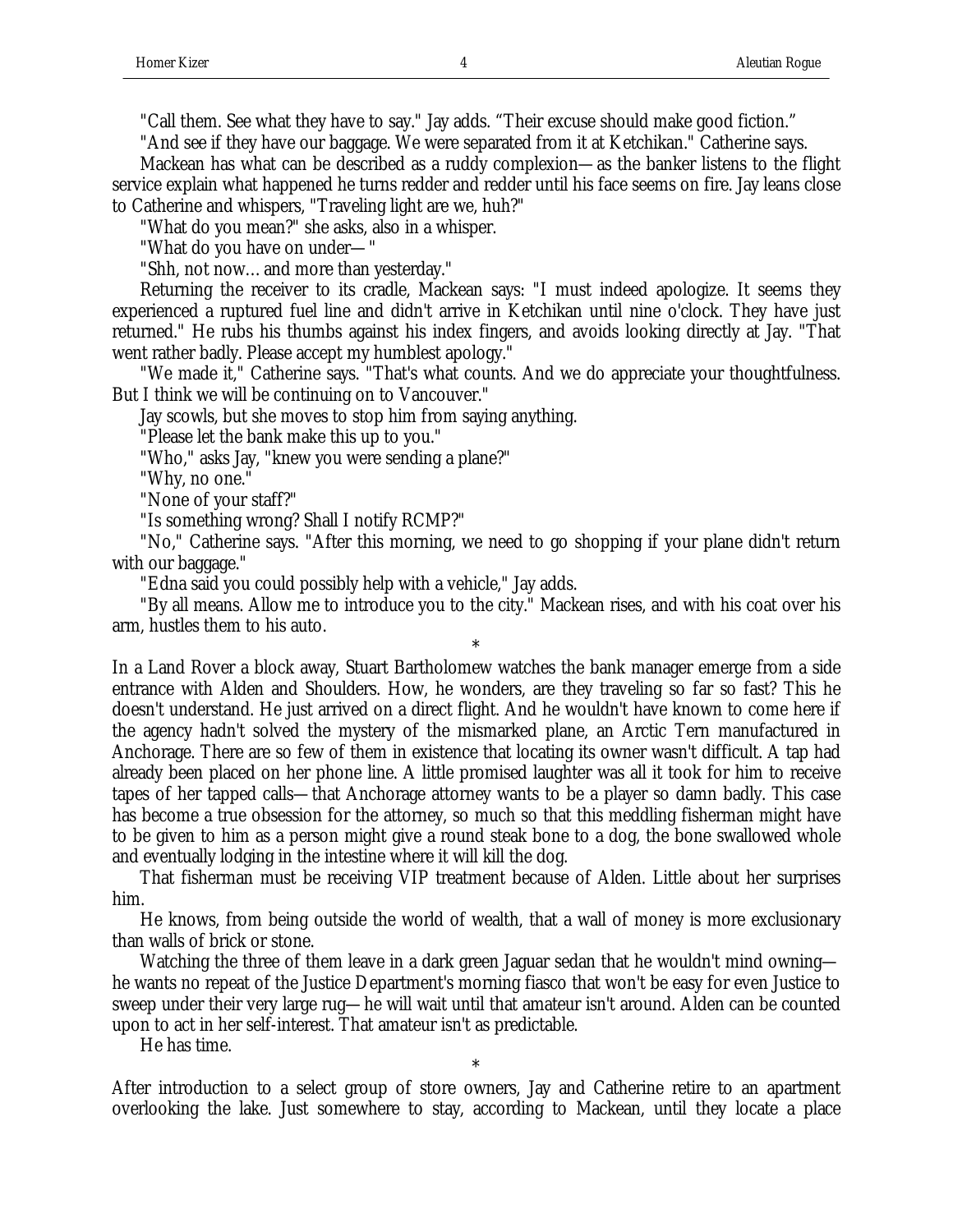befitting them. Jay laughs to himself. Everywhere they shopped, they were told their purchases would be charged to their account. And Catherine spent seventeen thousand dollars, Canadian; she wears most of it, including a two carat, seven stone wedding ring set.

"Oh, Darling, if I thought it wouldn't end tomorrow, I could like this. A pretty lake. Town is small, but very nice." She reaches for his hand. "And now there isn't time enough."

"Yeah, that little affair at Ketchikan caught me by surprise. Whoever that was is after us. Not after Sarah, or the ivory. So one or both of us is worth their taking one helleva risk."

"I'm sure they're already here…I will make a deal with them if they'll protect you."

What kind of a promise was made to the Mezzanger kid? Some promise must have been made or he wouldn't have surrendered his rifle. But then, what kind of promises were made to how many tribes? any that were kept?

If promises had been kept, there would be no reservation stories.

"A deal, huh?…The government doesn't keep deals made with even mixed-bloods, let alone with a Rogue. They stick them in jail, claim they murdered FBI agents, then leave them there forever. So, no, I don't trust the government, don't believe anything they say, don't want anything to do with the Feds, not even with Jay Hammond, who I might have trusted at one time."

"I'll still make a deal…if I don't, neither of us has any chance."

Remembering the glimpse of his vision about returning to Alaska alone tells him not to argue with her, and he wonders when will it happen. How much time do they have? What can he do? How can he possibly be nice enough to her to make what time they have together worth a lifetime?

And when does a vision become self-fulfilling? Is a person's destiny settled from birth? All Rogues bound for hell. A two-sided world with only the good guys going up. That's not the story his grandfather told.

"Do you think Billy reached home all right?"

"Dunno. I think Edna's phone is tapped so I won't call, just assume he did."

"We don't know very much, do we?" She leans against him, careful not to put weight on her injured shoulder. "It would be so nice if I could believe." She doesn't say what.

2.

Billy's return fight to Ketchikan goes without mishap. That is, almost without mishap. Since he came in under the tower's radar, and since the tide was out when he returned, he tried to land on a thin strip of gravel along the Narrows. But he overshot the strip, smacked the strait hard, and watched the Beech sink as he splashed out of the water, not as cold as he thought he would be. Unfortunately, his right shoulder feels as if he dislocated it, feels like a toilet being flushed, and he wonders if some kind of a virus follows Jay around that causes shoulder separations.

"Hold still," Jon says. "I'm gonna pull that fucker just a little bit. It'll go back in."

"Ouch, easy, easy."

"How's that?…City police damn near got me." Jon smiles as if this morning's affair were a Saturday night Grange brawl at Rose Lodge.

"I don't think I can fly. Not in rough weather where I gotta fight to keep control."

"Have a couple beers. You'll be all right in the mornin'. A little stiff. Sore. But good enough to put in a day of loggin'." Jon's fingers probe the joint. "I pumped a barrel of fuckin' gas in that, what did Dutch call it, pisspot, that was it, of yours."

\* "Why," Edna asks, "didn't you go to a doctor? You were hurt, still hurt as far as I'm concern."

"I'm all right, Mom. Really am. He took care of it. Mom, you've never seen anybody as big as he is. He's huge. His fingers are the size of bananas."

"And he let you fly this way? That's criminal."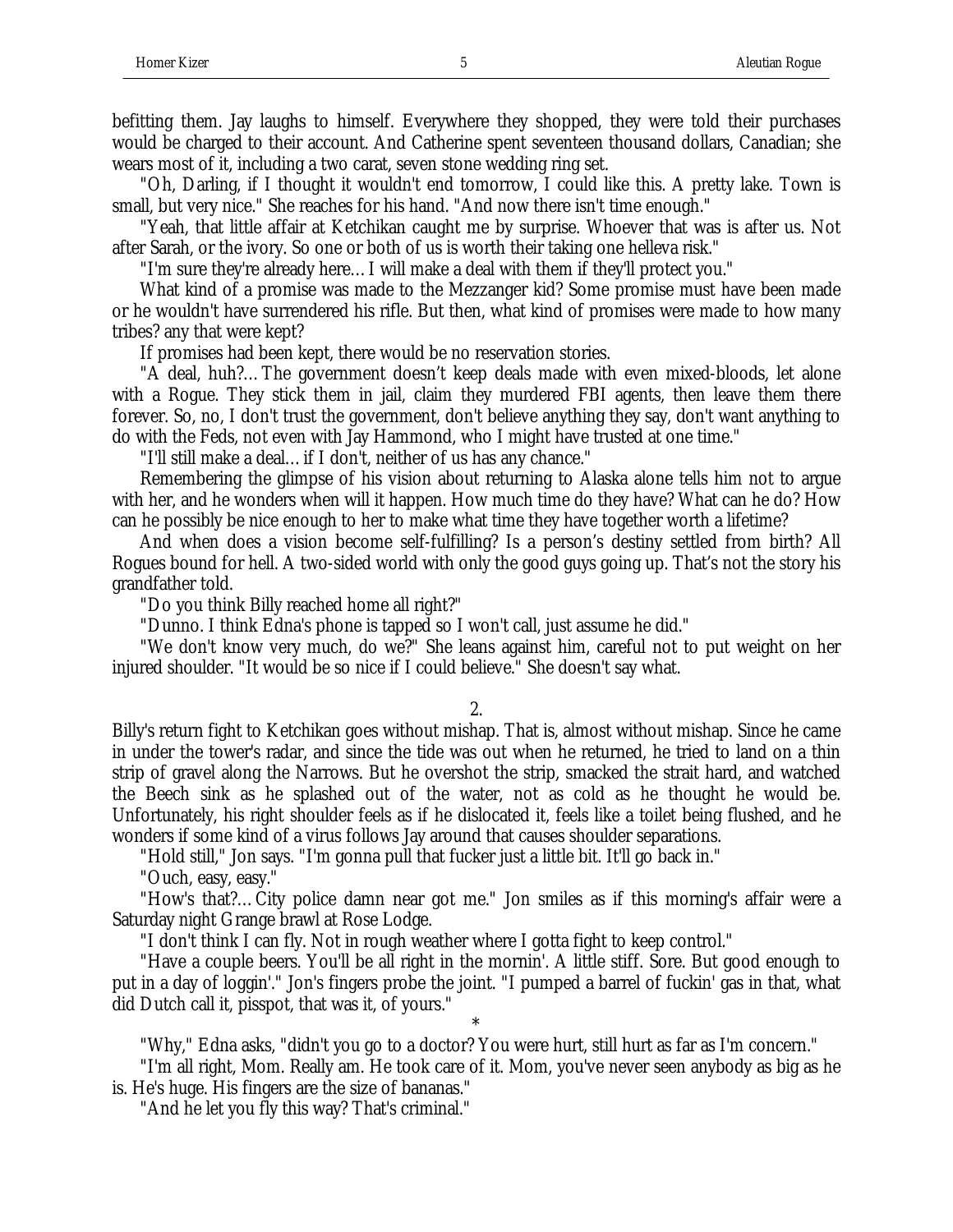"Mom, come off it. I'm all right." Although his shoulder still hurts, he has the full range of movement.

"I want you to promise, will you? that you'll see a doctor in the morning."

"Sure, but I got home in good shape." He had returned to Soldotna's towerless field thirty and a half hours after he left. "There's nothing wrong with me, now....What do you suppose a logger would do if he dislocated a shoulder?"

"Be stupid."

"Right, Mom…I'm gonna go see Jill." He is a father. Ashley Lynn Lundstrom. Eight pounds, fifteen ounces. Twenty-two inches.

After listening to her son's account of what happened at Ketchikan, Edna knows she has no real choice. She is glad Billy made it home safely, but she is also glad he's not a logger.

Stay calm, she tells herself. Everything will be fine. Just stay calm. So leaving her car at the Kenai airport, she boards an AAI commuter flight to Anchorage, and takes a cab to Pierre's apartment, telling herself minute by minute to stay calm. It's early Wednesday morning. He'll be home. *Just stay calm*.

Pierre's appearance jolts her. She attempts, though, to cover her shock. "You didn't answer your phone. Thought I'd better look in on you." She enters without an invitation, and lays her gloves and bag on the coffee table. "I was wrong to let you exclude me from your life. It'll be easier for you, for me to face what's ahead together." And the damn tears come.

Blubbered apologies. Hugs. Kisses. And they sit together on the couch for most of an hour.

3.

Eric Pettersen allows himself a fourth drink; he is celebrating, well, almost celebrating. After two days of negotiations, the McPhearson girl is coming in. He will meet her tomorrow. Western's ticket counter. International airport. Took a bit of coaxing. She's paranoid about a hit. But I got her.

She's expensive. Agents to meet her at the airport. Immunity. Long-term protection. But she's important. Two reasons. The damage she'll do to Western Alaska's drug trade. More importantly, other than the phone tap that told me the murdering fisherman was headed for Canada, *she's my only link to H.J. Shoulders, who will return to Alaska if I don't get him first, if the NIC agent doesn't nab him in Canada. Nobody gets away with killing my specials, then making a fool of me. Nobody laughs at me. Nobody. Especially not some pinko fisherman.*

*A border won't stop me from making sure a murderer gets what's coming to him. I already made sure of that. Sent Special delivery. Hand carried. So maybe I am celebrating. Certainly am. And I'm going to keep right on celebrating.*

He had to give too much information to the NIA officer to keep the affair at Ketchikan quiet. Books will have to be juggled. The Beechcraft will have to written off...those *Patriots in Action* have cells all over Alaska. How was he to know they would hijack that plane, then destroy it by taxying it into the channel? That is what happened, isn't it? Seems plausible to him right now although it might not when he isn't on his way to getting drunk.

Jerry Reibeck rolls the scrap of notepaper between his fingers. Sarah's friend asked him to call when arrangements were made for her to turn herself in, but he doesn't know if he should. What if our phone contact in the Attorney General's office is right? Jay might be a hitman working for the Syndicate. He did kill those two narcs—he might have killed them in cold blood. He might now have a contract to kill Sarah. Didn't have the contract before.

\*

But if he's a hitman, why did he tell Sarah to turn herself in?

He can't make heads or tails of what's going on. First this, then that. Confusing. Especially with Tom returning to the cabin and finding Nukky dead, shot through his blue eye.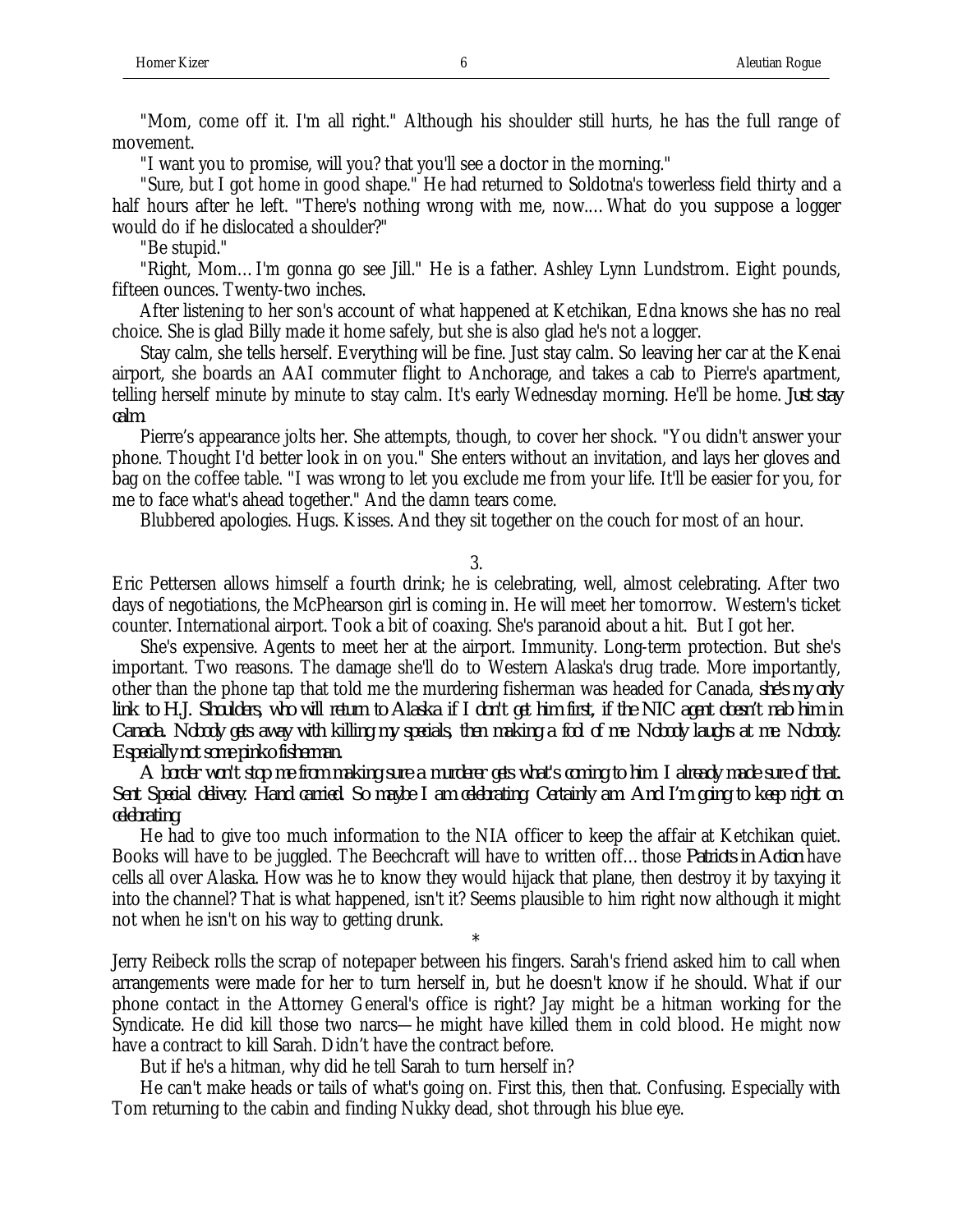He rotates the scrap of paper between his thumb and index finger. *Who's telling the truth? Sarah wants me to call. Thinks Jay's okay, and it is her neck. But our contact said not to, not to under any circumstances.*

Since he and Sarah fled the cabin, they have been on the move, but it'll be all over day after tomorrow…*Sarah really wants me to call. Maybe I should*.

4.

Jay lies still, Catherine lies beside him, her body perfect, her mind not yet at peace. He didn't have this chance with Judy, this chance to say good-bye. It seems as if everything that has happened since Thanksgiving has occurred to get him here, where he is really saying good-bye to Judy. The visions, the return of his spirit, his leaving the end of the world—all seem to have only one common link, that of saying good-bye, of teaching him how to say good-bye. Perhaps when this is all over, he can begin over without the memories. It was actually easy to transfer the love he felt for Judy to Catherine, who can be what every male wants. She seems to sense what she needs to be; she is an emotional chameleon, becoming a dream regardless of what that dream is. She deserves better.

He wishes he hadn't rejected that last vision. He really would like to know how long they have together. Maybe that is the one thing that can never be known. So all he can do is try to make her as happy as he can for as long as he can. To say good-bye with sincere love. She hasn't known much love and Judy left without giving him the chance to say good-bye. So both of them are receiving what they need even if only for hours or days.

A day can equal a lifetime: he felt that in 'Nam, really felt that in Laos, where days dragged on seemingly forever. No sleep. Didn't dare. Every nerve awake. They stayed awake the first year back stateside. A door opened, slammed, he was behind the couch. Judy was very careful not to touch him when he was asleep. He about killed her the first time she did.

But he can love Catherine now without qualifiers, can express that love, can be with her, knowing all the while that it will end suddenly. He has been given a gift. His to accept, to enjoy, to pass on when the time comes. He has prepared himself for what he couldn't before. No regrets this time, no sadness.

His spirit returned, he felt it. Felt hers. And felt the spirit of his son, growing inside her, taking control of her.

He hasn't thought much about saying good-bye to his boys, those being thoughts he has rejected. Now, he must confront a vision of him being with his son. But how? where?

If, indeed, he returns to Alaska alone, he'll hunt-up Ivan Chickenof, see if Ivan will teach him how to enter his visions, walk in them, live in those other dimensions beyond the end of the world…the Army pushed him off the edge of this two-sided world, told him he had to live in the margins between good and evil, then forgot about him even when Judy drove his pickup into the abyss. But he hasn't been about to forget. Maybe that is just the Rogue in him.

He feels her stir as he lies awake, staring at the cathedral ceiling. Tomorrow will bring another day of physical closeness, another day of enjoying the sunshine, the brightness of the snow, so different from Dutch Harbor, or Kodiak, or even Siletz, where gray skies and rain will again dominate. This condo is excessively comfortable, so different from the wheelhouse of the Coyote or even the yellow house at Twin Bridges. There is something to eat other than fried potatoes and cod. His money has never before meant anything to him. Now it means he can give her what she has been accustomed to. For a little while, she can forget what she has had to do to live like this. In the end, that might be enough…if one of them can forget.

Canada became the promised land for Joseph and Looking Glass, neither of whom crossed into it. The Rogue side of him had no promised land other than a postage stamp size reservation in a bend of the Siletz River, but they received it. It wasn't much of a promise, but maybe it was better than seeing one from forty miles or forty years away.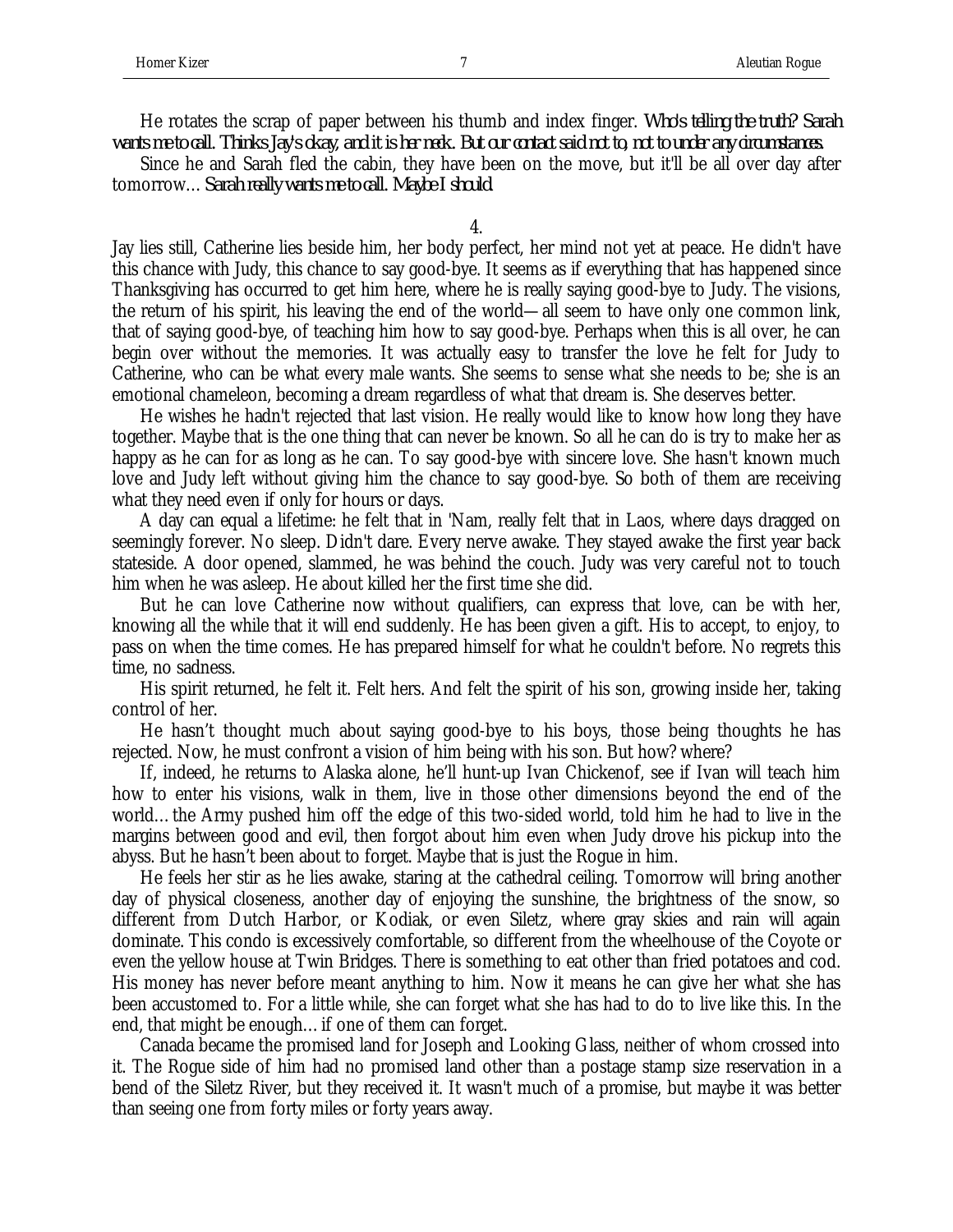Catherine's body has promised everything Judy's had. Maybe it's better receiving those promises…there is much this morning, as he waits for the sun, for which he is thankful. And in her body grows another son, one he will walk with in a vision.

\*

Daylight comes too quickly Friday morning. He promised Mackean that they would look at property west of town. There isn't anything he can't afford—except to become part of the community. But they have to at least pretend to be interested in the high-end real estate where nationally-known hockey players retire.

"Catherine, you don't have to go out there if you don't want. I'm not going to buy anything, but looking will keep the banker happy. Wouldn't be surprised if he doesn't also have a real estate license." Jay looks at himself in the mirror. He looks a little more like a Rogue. His eyes have changed. He sees distance in them, not a far away look but actual distance as if in them a person can see over the horizon. "Do you want anything special for breakfast?"

"No, the fruit in here will be fine." Catherine doesn't feel like rising. She feels lazy. "How long will you be gone?"

"How long would you like me to be gone?" He tugs on the edge of his moustache, almost the color of a red fox, and he has the strange sensation of seeing a fox in the mirror. But the image vanishes as soon as it appears. He wonders if the image wasn't telling him to replace the fox skin she wore when he first met her. He suspects that is the case and he decides he will take her to a furrier this afternoon. She should like that.

"No longer than necessary, but I'll be fine here, so take as much time as you want."

Mackean's ring pulls his attention back to getting ready. The banker is efficient. Six-thirty. To the minute. How many bankers are up at this hour? He has to get the one who is.

Pressing the button on the squawk box, he tells Mackean to wait, that he will be right down, but he takes long enough for a quick shower. He doesn't want to leave her, but nothing should happen this early in the morning. A condo fire possibly, but unlikely. He suspects the accident will be another traffic catastrophe, maybe even a repeat of the hub coming apart. He shouldn't let her drive, but how can he stop her being herself? He can't. Nor does he really want to. What will happen will, a bit of fatalism that seems to arise from his returned spirit. All he can do is be prepared for that day, something he has done. Mackean assured him that he can get a charter anytime back to Alaska. Day or night. No delays, no problems with Customs. So he can only hope for days, or weeks. But events occurred very quickly after his previous vision about fishing worms for steelhead. He still doesn't understand all of what he saw. Maybe he'll have to become a shaman to really understand, but he wouldn't even know how to begin. Ivan knows, though. But he's not sure he wants to find out.

"Hey, look, Good Looking. If something ever happens to me—contact is broken, say—try to get a message to Jon. I'll do the same." Because that last vision was interrupted, it might have ended differently than he expects so an alternative plan is wise. That is what he's becoming, wise.

"I like your brother, Peg. They're decent people."

"I'd better go. Kept him waiting long enough. Promise me one thing, you'll think about spending lots of money today."

She feigns anger, kisses him, then suddenly sober, says: "Don't let me die alone. I don't want to end like Judy."

A surge of panic sweeps though him. He hangs on to his memory of his vision as if it were a rock bearing the onslaught of a tidal wave. Then holding her hand, kissing her again but unable to promise anything, he says, "You're not like Judy—no more than I'm still that logger."

She hugs him, still mostly with one arm. But her left arm tries to reach around him. She wants to hug him with both arms.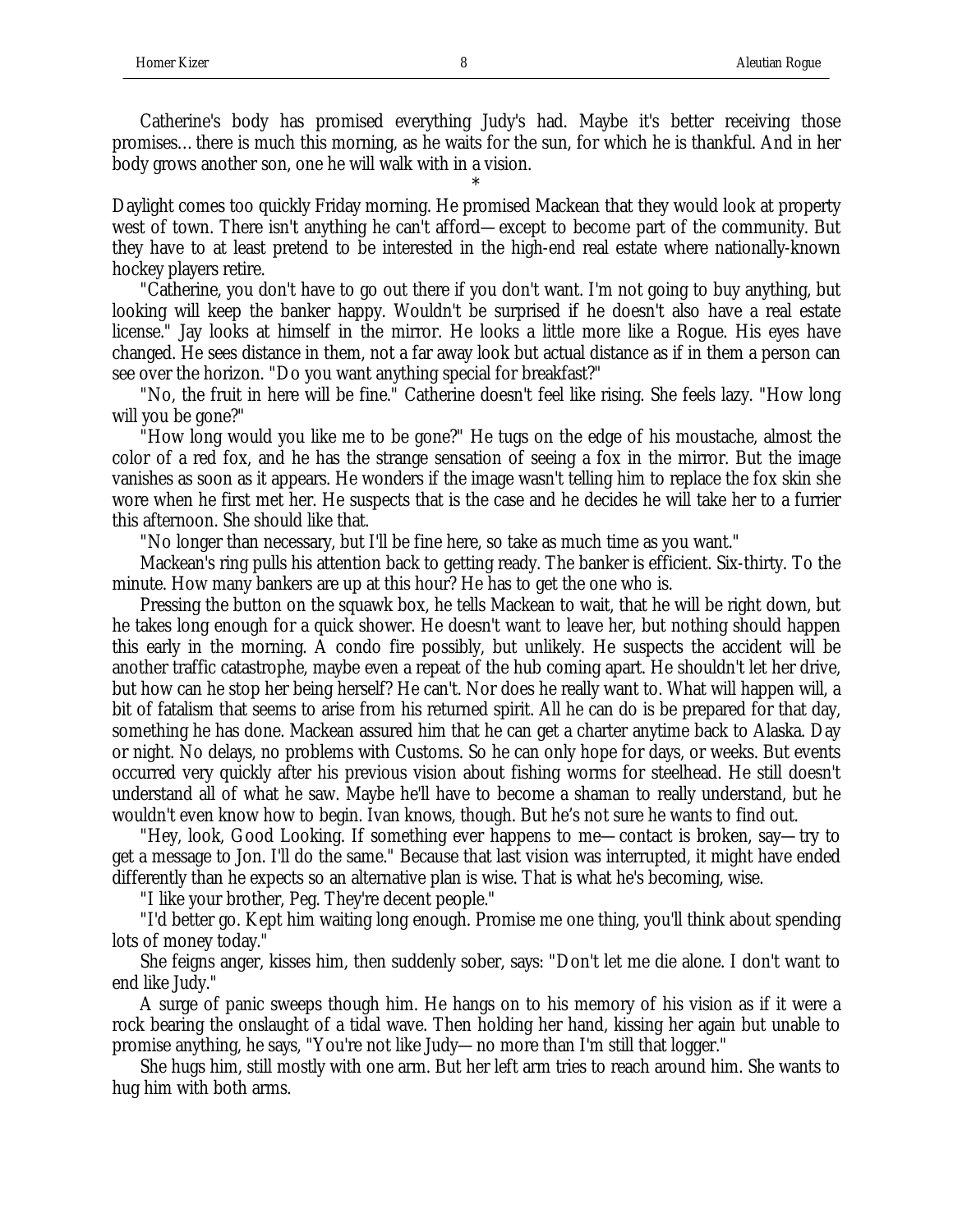Cold morning. A skiff of new snow blankets the Caribou. The lake has thin ice far out into it. Shining ice even under the layered smoke from wigwam burners, the air heavy with the scent of fresh sawn pine, the sawmills already working—he realizes again that he actually likes Williams Lake. He misses the smell of pitch, of needles and cones, the feel of caulks on moss, bleeding hearts and trilliums, their heads heavy as they turn from white to purple, the change she couldn't quit talking about. The springiness of viney maple; he used to hate them, and now he misses pushing his way through them. The world, even a two-sided world, circles around on itself, all things connected, the missing yoyo. He wonders where he put its string.

The Jag sits idling. And he doesn't want to go; he ought to tell Mackean to go back to bed, but he doubts the banker would. Mackean is probably up early every morning to follow the Toronto or New York markets. It might actually be easier to sluice gold than to make it by buying and selling it.

As he rides through mostly deserted streets, he stares mostly at his hands. Loyalty. How to promise he won't let her die alone when he has glimpsed the future. Can't be done. Die alone, her words. His hands look mostly the same. If he had to choose between them—

His thoughts aren't making much sense to him. They seem stratified like the snow clouds, each strata thinner than the strata below, with the topmost strata blurring a fuzzy heaven.

"I have, Mr. Shoulders, taken the liberty to arrange for you to see a modest place overlooking the lake, and I'm sorry Mrs. Shoulders couldn't make it. I am quite certain she would have found this first place exactly to her specifications. It has a great room that lends itself beautifully to entertaining."

"Do you believe in premonitions?"

The banker doesn't immediately answer. When he does, he asks, "Should we return to your suite?"

"No. Let's look at this place…but I have a feeling I'll be making that flight back to Soldotna today." As he watches the smoke rise from wigwam burners, then seem to hit a ceiling and bend hard south towards 100 Mile House, he wonders if he hasn't also hit his ceiling. There is really nothing more to him than a memory. Sure, he would like to spend time here with Catherine, become respectable, but is that really possible for a Rogue from Siletz? Won't he always be that wild seed, tolerated, but never truly accepted, especially here where the Queen is still on their currency? Maybe he is like a trillium, a flower that doesn't do well in gardens, white when first blooming, then changing to red, darkening with age until purple.

Again he stares at his outstretched hands, his right index finger, his trigger finger, permanently crooked. When his great-grandfather sat on the reservation with nothing to do but chop kindling and drink, Rogues were said to be the Devil's seed. What has changed since then besides their blood having been diluted with domestic varieties, English and Dutch, each as ruthless as any Rogue while wearing spirit masks painted to look like morning glories and hollyhocks.

If the accident doesn't happen in the next few days, he and Catherine will have to escape, a burglary gone awry probably. His previous intention. Them being the target of burglary. Then where? East to the Maritimes. His motorsailer. A world cruise. It would have been easier before he met her. Saying good-bye isn't easy even when a fellow knows it's coming.

"Turn around. Something's wrong. I gotta go back."

"Shall I call the Mounties?"

"I hate to bother them on a feeling, but, yeah, maybe you better." The accident either is happening, or about to. \*

When the doorbell rings, Catherine still isn't up…Stuart Bartholomew, exhausted, a long two and a half weeks, possibly too old for this type of excitement, waits outside her door. He is pleased. His hunch bore fruit: this is the first time since he arrived that the amateur has separated from her. He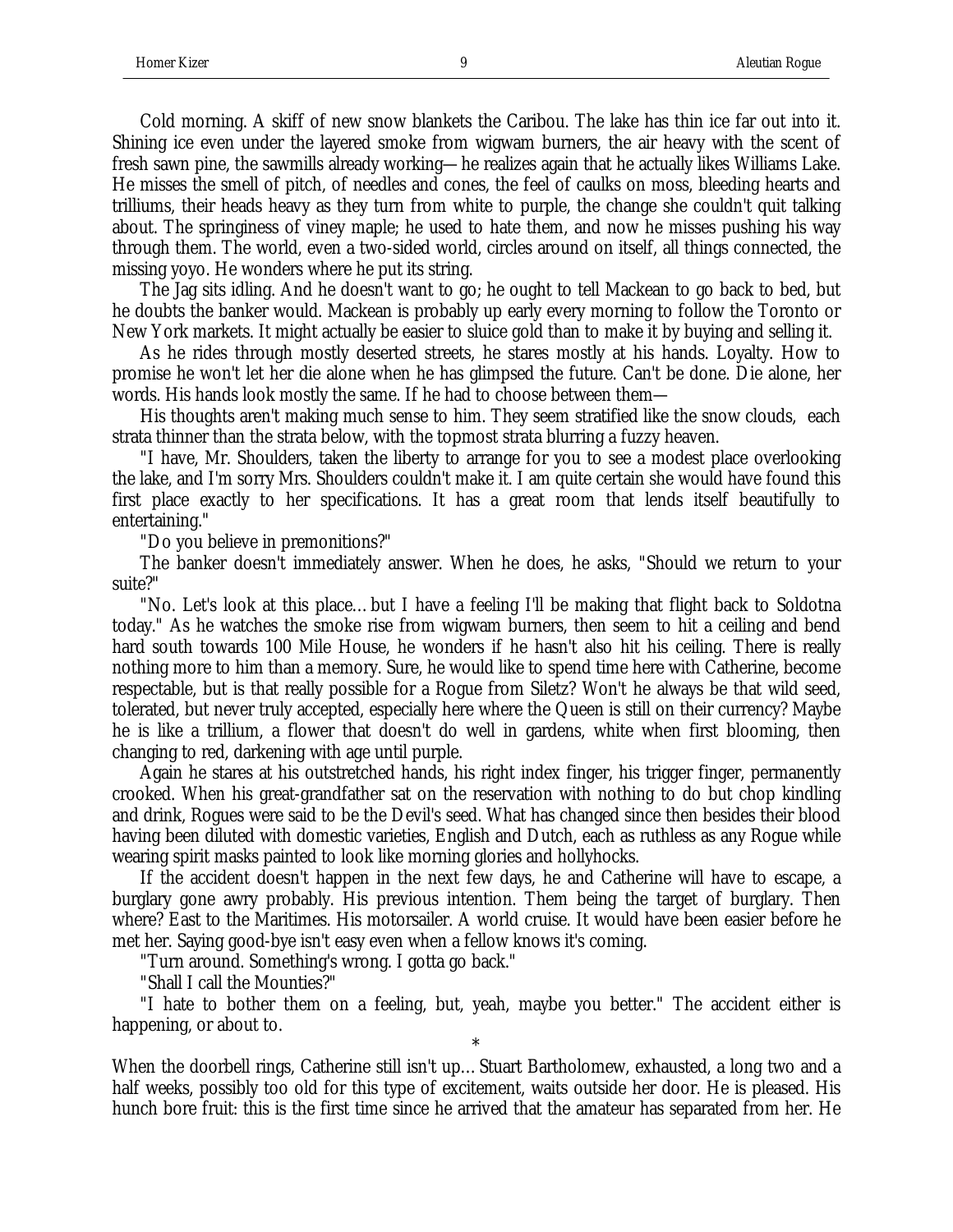knew that separation would only occur early morning, when a fisherman would be awake but not a party-goer like Alden.

He has a female agent with him, Linda Darling, whom he has used before. She looks enough like Alden that she will detract suspicions by appearing in stores, shops, markets long enough for him to spirit Alden out of the country. The amateur will miss her, will wonder where she went, but so have lots of other men. The snatch will be clean, as sanitary as an across-the-border pickup should be. No protests, possibly not even a missing persons report filed. After all, the amateur does have that little matter in Unalaska for which he must answer if he makes noise.

Justice was busy, last he knew, using all of their considerable influence to kill the AP story about Ketchikan. Although he feels bad for the families of the men killed, he isn't unhappy about the flying attorney being already shackled to fisherman jokes—the attorney will be shackled to those jokes for the rest of his short career. How many special investigators does it take to change a fisherman's mind? Answer, unknown. The fisherman didn't change his mind, but rather his bait.

"Ms Alden, Catherine Alden, you're under arrest. Linda, cuff her, quick." Then again to Catherine, Stuart says, "We're all professionals here. Let's not make this difficult."

"Don't touch that arm, please!" A wave of pain sweeps consciousness from her as she feels herself collapse.

"Let's get her down to the car. We'll have a doctor check her as soon as we're airborne." Seeing Catherine's car keys laying on the polished oak table, Stuart says, "I'll get her. You grab her keys and her coat and start driving around town. She won't give me any trouble."

"When should I start for the border?" Linda asks.

"It's seven-fifteen right now. Give me forty minutes, then head south, pickup the other car at Clinton. You'll have a couple of hours before he starts getting worried. I'll meet you in Bellingham tonight, as planned. You know where."

Stuart slips his arm under Alden's shoulders and hurries her towards his rented Leyland. She groans, but he has her propped in the car and is backing away from the lot when Linda emerges from the building, wearing Alden's gray wool coat. He doubts he has been seen, but with Linda looking for all the world like Alden, no one will know exactly what he or she saw.

He is in the street and starting uphill for the airport when the Lincoln that Alden and the amateur has been driving explodes, the explosion seemingly small at first, then building, pushing up and out, tearing away fenders and tires, breaking windows, its shockwave striking the Leyland with enough force to send tremors through the rented car. His first reaction is to press the accelerator to the floorboards, and in his rearview mirror, he sees fire and turmoil, commotion and onlookers rushing towards the condo's parking lot. But his look is brief. The Leyland is through the traffic light and uphill, leaving the lake and downtown behind. He can't go back to check on Linda. No one could have survived the blast. Plus, Alden is more important than a messy cleanup.

Now he worries about having been seen. The description of the Leyland will be circulated in five minutes, perhaps ten. Can they clear the tower that quickly? They will have to. While he can use agency privileges, he knows it's always best if knowledge of operations stays within the agency.

\* Fire trucks and city police prevent Mackean and Shoulders from returning to the condo. Mackean checks his watch: seven thirty-five. They have already waited seven minutes.

"Andrew, I don't like the looks of this. Bad, bad feeling. Can you tell what has happened?"

The banker is stuck between vehicles. The street ahead is blocked. Cars behind them prevent him from turning the Jag around. But the cars behind are beginning to themselves turn around and seek alternate routes. When he can finally jockey the Jag around, he says, "I believe I should take you to the airport."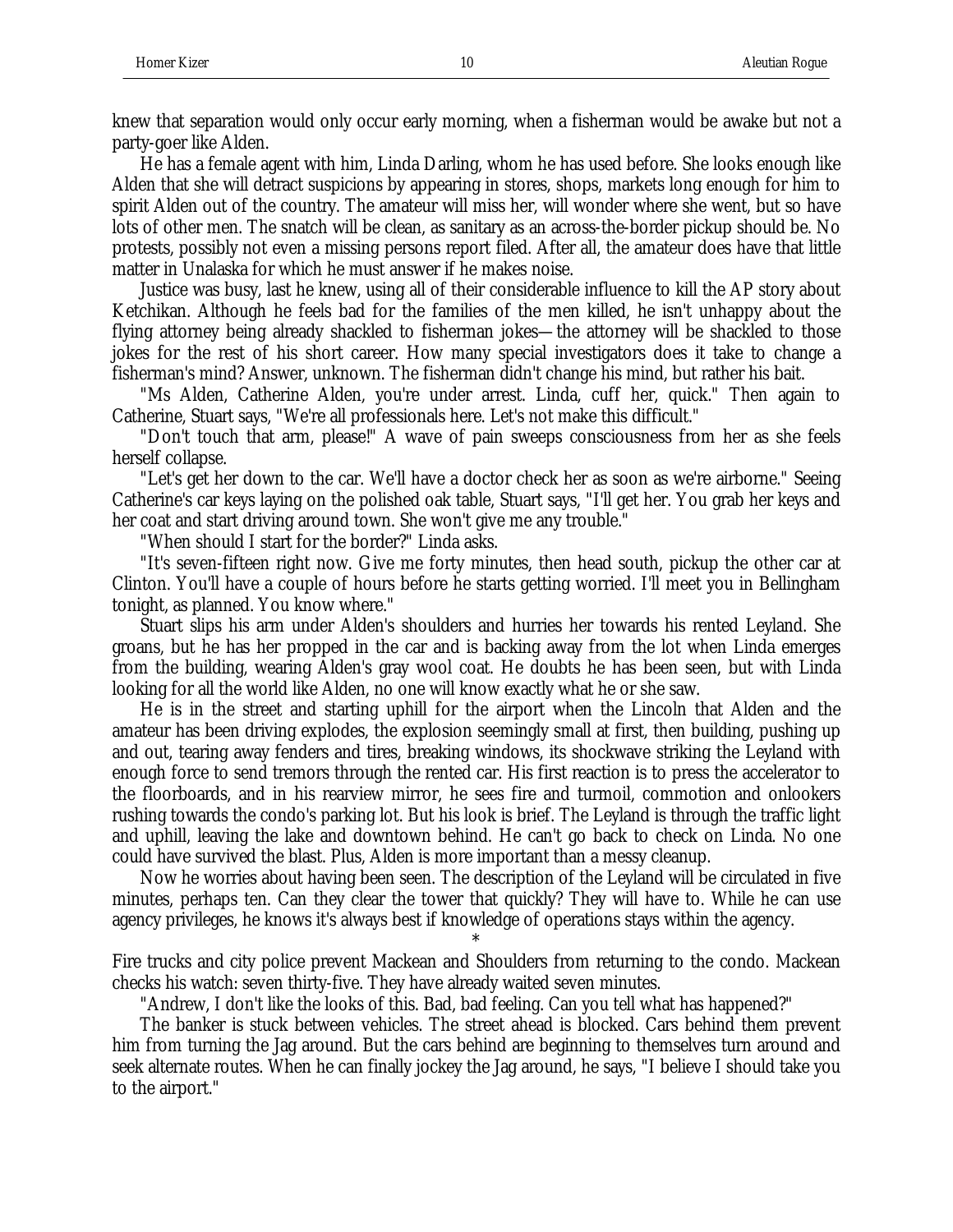Jay saw the same thing the banker did when Mackean was jockeying the Jag back and forth. The Lincoln he and Catherine had been driving…its smoldering remains are less than a foot high. "Cops will have questions. Maybe I ought to stay and question them." And he wonders whatever possessed his mouth to say anything so foolish.

"I'm certain the police will have questions, but I spoke at some length yesterday with Mrs. Lundstrom. She warned me about the danger your wife was in—and she believes your life is also at risk."

If the banker knows anything more, he doesn't reveal the knowledge. Instead, he follows traffic away from the lake, going first by the bank, letting himself in, then returning after a few minutes, turning north and starting uphill. He hands Jay an envelope larger than a #10, its paper of pale linen. "You will find, Mr. Shoulders, two bank drafts, one in Pounds Sterling, one in U.S. Dollars. We will hold open your third account with us in case you wish to return."

"If what I think happened, make the funeral arraignments, would you? Put her where she can see the lake. Whatever it costs. She doesn't have any other family." Jay pauses as the finality of the car bombing sinks farther in. "I'll come back in the spring, plant the flowers myself." He can't hold back the tears, wants to, but just can't.

A chartered, white Cessna 440 with no logo awaits them, its pilot and co-pilot somber as if they know what has happened. The plane, sleek, fast, seems awfully small inside; is so much smaller than the condo, than even the *Coyote*'s wheelhouse. He wonders how the ex-troller is doing, if it has been located yet. He misses it, strange as that might be. Misses the freedom of not having to stay on roads or sidewalks. Maybe his wild roots again surfacing.

Mackean said there wouldn't be a problem with Customs. Obviously there wasn't a problem getting into Canada, not with the Beech setting down on the Yellowhead Highway the way they did. But returning with the bank drafts, enough money to more than attract attention, he hopes the banker appreciates the problems that could result.

By crossing the Gulf, the flight direct to Soldotna's towerless field takes only three hours fifty minutes, two hours of which disappear in the time change. The stop at Soldotna is only long enough to let him off before the Cessna continues on to Anchorage where it will go through Customs and answer questions about its route, questions that will cast suspicions on the charter service, the pilot and co-pilot. But those suspicions won't be enough to prevent the plane from returning to Vancouver after a thorough search that produces only the torn corner flap of the linen paper envelope.

Alone in the cold, the sky gray overcast with snow clouds sitting on the Kenai Mountains, Jay feels hollow. He doesn't hurt the way he did after Judy was killed, doesn't miss Judy as much as he did, seems somewhat comfortable thinking about her. He misses Catherine, but feels no deep pain. His time with her was a gift. Yes, a gift. That's what he decided last night. He wonders if he still believes that. Or if he believes he will walk in a vision with his son. Doesn't know. Just doesn't know what he believes.

He needs a ride: Billy is already up and about to visit Jill when he calls.

"Oh, your friend called," says Billy. "Guess they made a deal." Billy relays everything Jerry told him.

"Is that all?" He doesn't really want to know anything about Sarah; she's none of his business. But after the explosion this morning, he suspects she will be next. He couldn't save Catherine, couldn't prevent her from dying alone; there is nothing he can do to save Sarah's miserable life.

"Yeah, gets protection when she arrives in Anchorage."

"What time?" Jay's concerned. Edna's line is tapped. "Can you pick me up? You know where."

"Well, maybe. I guess Jill will understand."

"Ten minutes, then."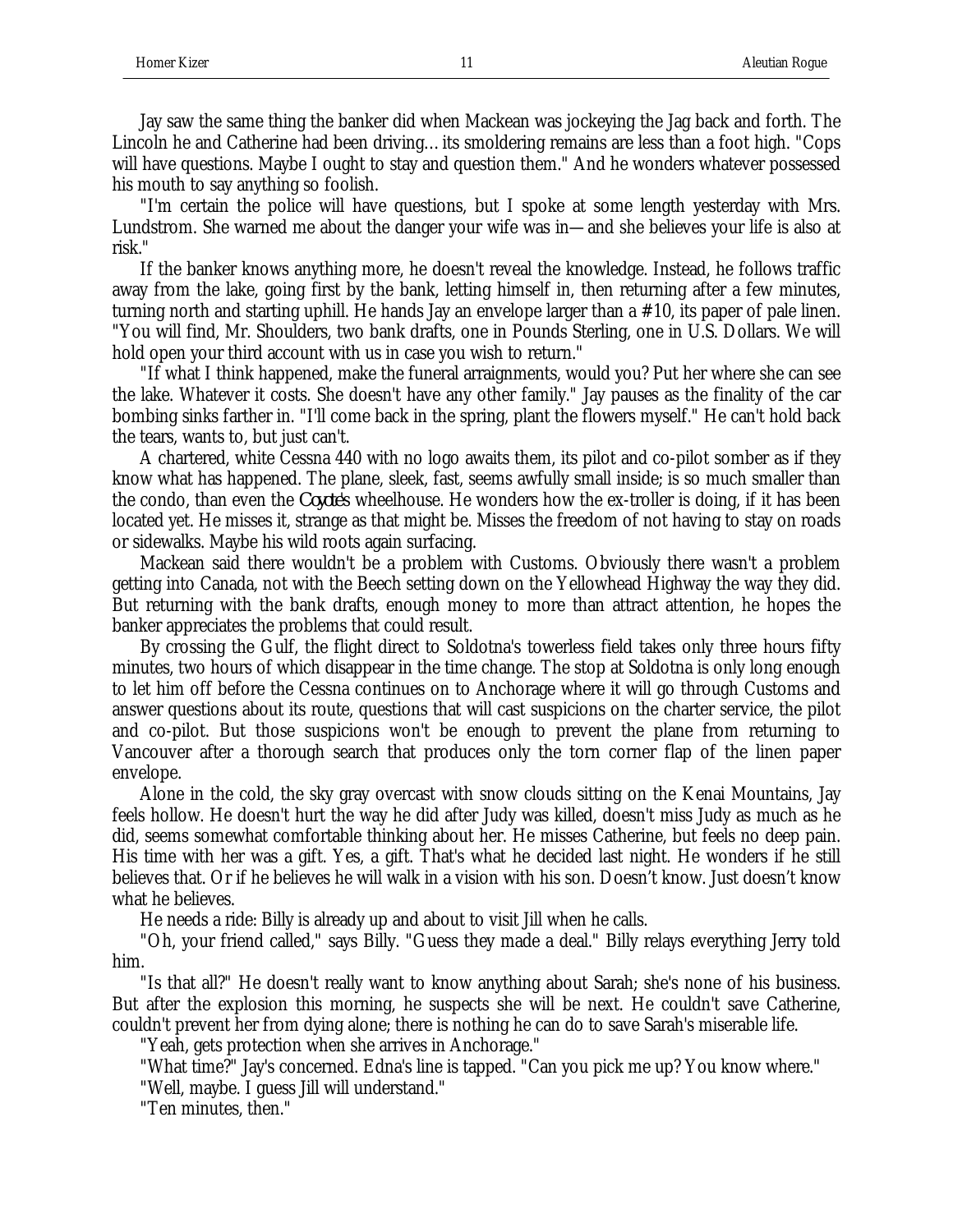"Yeah, I'll be there in ten."

He has nothing to do, with no time to go anywhere, and with Catherine on his mind. He wanted to promise her that he won't let her die like Judy. He couldn't. And he was right not to.

In his mind, almost as if he is having another vision, he hears Catherine say, *Don't be surprised by what happens to Sarah. It'll probably look like an accident. The Organization won't let her inform, and don't think GRU has given up on her*. Then she, her voice, is gone. No image. Just the voice as if the words were spoken inside his head, not traveling through his ears.

She's alive. Catherine is alive—

That's crazy. He saw their Lincoln, a car he intended to buy; he liked the room inside. It was, as the banker informed him, a product of Canada.

Here comes Billy in his '56 Nomad…Jay doesn't know what to think. Hearing her voice—

*There's an Eskimo story about a shaman who dived into the ground and would surface somewhere far away. Another shaman chased him. Don't remember the details, but guess I'm gonna have to become a shaman. But how does a fellow swim through the ground? Tunnels, I expect.*

5.

The agency provided a G-2 for the flight from Williams Lake to Vancouver, where landing, Stuart hurries the sedated Catherine Alden to a clinic just south of Pearson Hospital. The clinic discreetly exists for clients who elect not to wait for socialized care.

After nearly an hour, the doctor emerges and says, "Whatever you have given her, don't do it again. Her shoulder is inflamed, but she has conceived. She will have to endure the pain if the embryo is to stand any chance of developing normally."

Stuart doesn't know what to say. After how badly affairs went earlier this morning, this is a development he had not anticipated…everyone is given a physical after a snatch. Cavities are found. Tumors occasionally. Bones that didn't heal right. Routine stuff mainly. But pregnancy. Her? This might be a first.

"How far along is she?"

"Early. Two weeks. Less than a month. We ran the test four times before we were certain." The doctor removes his latex gloves. "A closed reduction was attempted on her left shoulder. A heavy handed affair. She has considerable muscle tearing, and will be three months or more healing."

"Any restrictions as far as travel?" Stuart asks.

"Be careful of how she moves her arm. She should be fine otherwise…she has a lot of old bruising that looks like injuries deliberately inflicted. Do you know anything about those bruises? I have to report them."

Stuart takes a deep breath, exhales slowly, then removing a card from his wallet, he says, "Before you report them, call this number. Her husband beat her up. Domestic battery. My office has removed her from the situation and are trying to unite her with her family in the States." The number is of a NIA operative who will answer as the B.C. Ministry of Protective Services until a different cover is needed.

6.

She feels better, much better. After her long chat with Mackean yesterday, then her even longer and much more intense conversation with Pierre last evening and well into the night, Edna believes she has accomplished what she came to do. So as she helps Pierre dress this morning—he will be returning to the Peninsula with her; she has already packed his clothes, and has booked them on AAI's noon flight—she doesn't know what more she can do for Jay, or Dutch, or whatever his real name is. He might not even have a name, but he will have.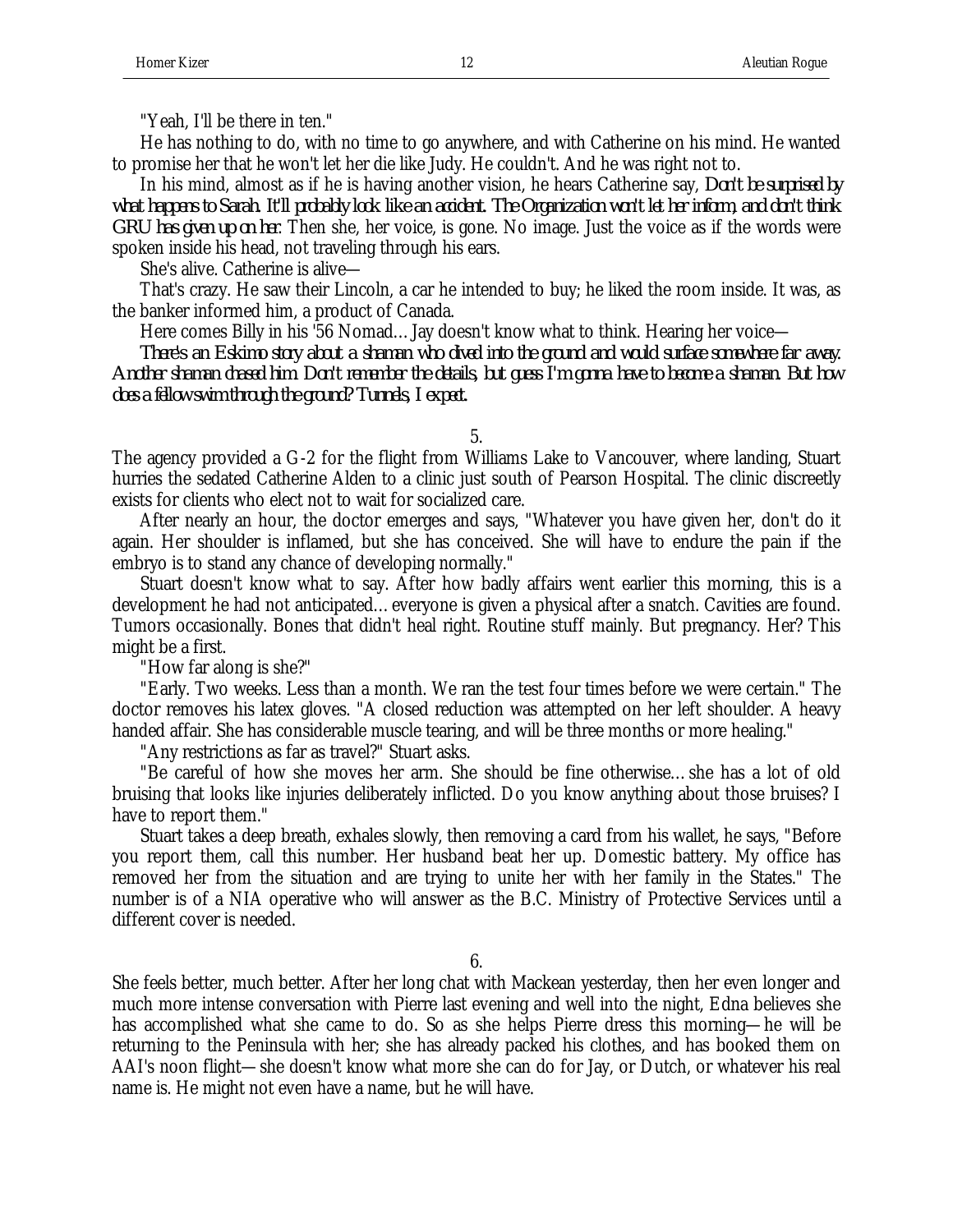She had explained to Pierre last evening what she wanted, and what he, Pierre, had to offer, and he had agreed to her scheme, as improvable as if seemed when she first brought it up. Pierre had arranged for his associates to serve his few remaining clients, and he told her that for the first time since he was diagnosed terminal, he felt a sense of purpose, felt like he could help, could make a difference. He has known of Jay for five years and longer. He has handled her legal affairs during all of that period. And he has come to respect her judgment of a person's character. His only concern is whether Shoulders, after he is gone, will be able to properly represent clients. The Law isn't something that can be learned overnight. And clients will come to him looking for legal advice.

7.

Seven of seven: what follows after is the Jubilee—where, Jay wonders, did that thought come from. But he hasn't time to think about where as he directs Billy's red & white Nomad to a parking spot between two frost-covered fourwheeldrive pickups.

"What's up?" asks Billy.

"We're going flying." And he points towards the tied-down Tern as he explains what he has in mind, finishing by asking, "Now, exactly what did Jerry say?"

"He said, 'A deal's been made,' no, he said, 'struck.' 'A deal's been struck. Sarah's gettin' protection as soon as she lands in Anchorage tomorrow morning.' Definitely said, 'lands.'" Billy pauses, then adds, "That was last night. Sounds like she's flying into Anchorage, from Homer probably."

"No time stated?"

"I asked when, but he hung up—like he was scared of you."

"Let's hope we can get there in time."

"She'll probably fly Wobble-A-I. Land at Anchorage International, where the Greenies will meet her. She could be there by now. They have a flight up from the Peninsula every hour or so."

"Possible, but nobody ever saw her in Dutch much before noon so I don't think she likes to get out of bed in the morning."

"Not everybody gets up like you do."

"I need to see her before she turns herself in. Stop her if I can…and we may well be on a wild goose chase."

"I gotta be back in time to see Jill."

"Yeah, I wanta see that kid of yours, too."

Billy, despite some discomfort in his shoulder, has the Tern untied, warmed up and airborne in minutes. Jay knows he's acting irresponsibly. On another day, any other day, he wouldn't do this. But today isn't any other day, not considering what was left of their Lincoln. His romantic concept of right & wrong might be getting in the way of reason, but today, he can't die, can't even get caught. Just something he feels. Maybe Indian-magic.

But reason causes him to ask, "What kind of cannon are you packing, Billy?"

Proudly pulling a Model 29 Smith from the holster under his left arm, Billy says, as he passes Jay the .44 Mag, "In case we're jumped, I'm ready."

"You'd think that daughter of yours would have a smarter father."

"That ain't fair. You carry a .38 in your pocket."

"Not any more…and the cops are after me for using it. Get rid of this," Jay holds up the magnum.

"It's protection."

"I'm gonna protect you from yourself. Take that holster off, now." He sees Billy hesitate. *He's not the teenager I used to boss around*. "I'll buy the gun off you seeing how I need one. And all it's gonna do is get you in trouble. Probably from some pissed off Brownie. Take a bite outta your ass."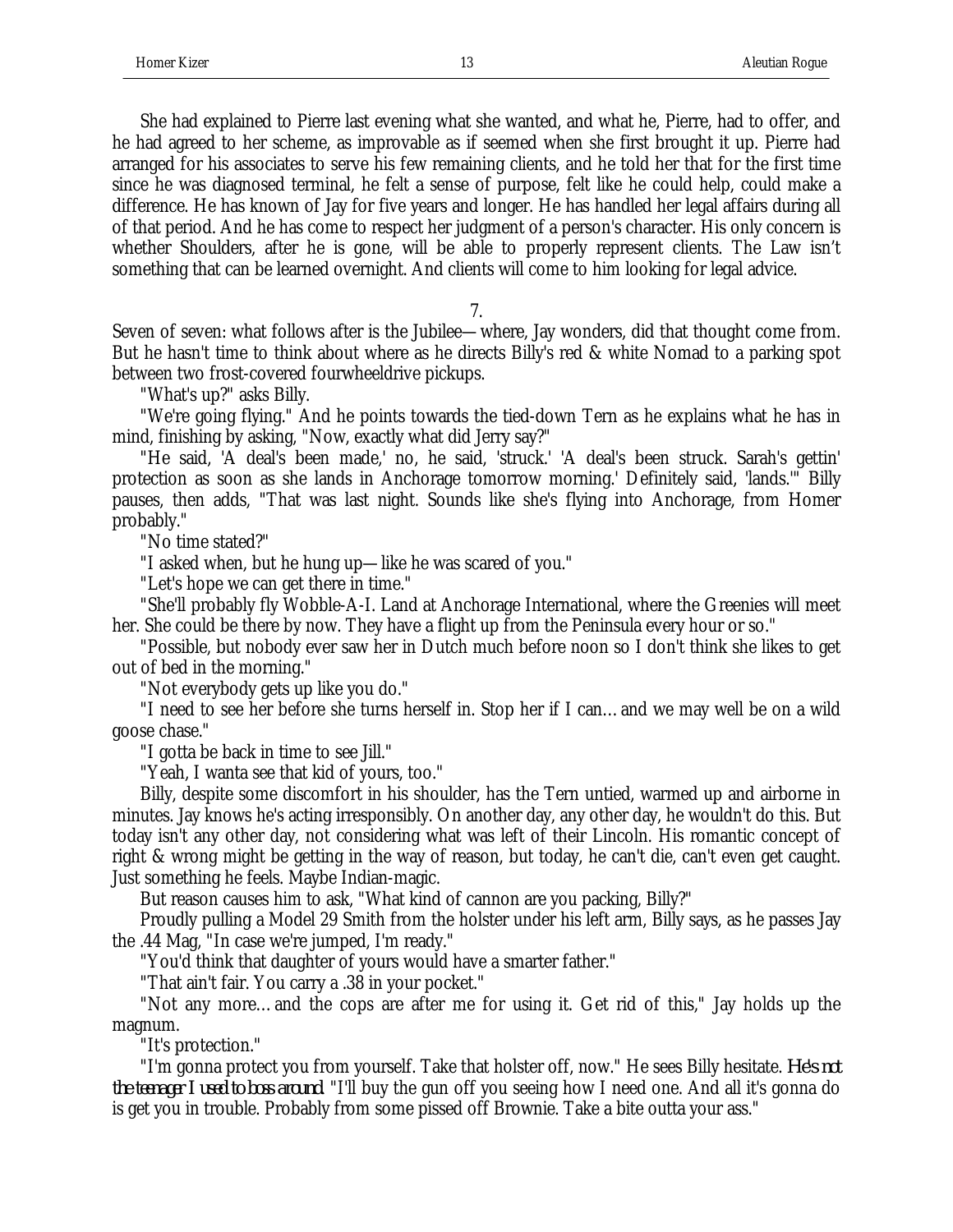"You need the gun, it's yours." Billy unzips his parka and unbuckles the shoulder holster.

Jay examines the big Smith. Its action is stiff. "Still on your first box of shells?"

"How'd you know?"

"Tell your mom to give you a check. Whatever you paid."

They fly low over the Moose Range, then drop even lower as they cross Turnagain Arm. Incoming tide. Cake ice strewn about mud flats. Sheet ice covers the high tide line, and a foot-high wall of muddy water rushes towards the head of the Arm. Whirlpools, riffles, ice cakes, and more gray-brown glacial silt-ladened water follow the initial wall.

The Tern climbs into Merrill Field's busy landing pattern after they pass Potter Flats. They will take a cab across town.

Jay adjusts the straps of the shoulder holster until it fits him, all the while trying to make its bulge as inconspicuous as possible. In consideration of airport security. His insulated Levi jacket, though, isn't sufficiently bulky to entirely hide the bulge. So when the cab lets them off on the International terminal's upper deck (in front of Northwest's ticket counter), he tells Billy: "Circulate. Keep your eyes open. I'm gonna plant myself before a rent-a-cop sees this damn gun."

"Dunno who we're looking for."

"You'll know them when you see them. Like deer hunting. Report back and we'll go from there." He has confused Billy. "Look for anyone trying not to look obvious. A stakeout."

*Truth is, I don't know what I'm looking for*. But he takes a seat near AAI's unmanned ticket counter while Billy strolls towards Gate 37.

Slumped in his seat, Jay notices oil workers clustered around seats with coin operated TVs. *Wished I'd worn a Stetson, shitkickers, down vest. Would look like them, snow birds migrating south, chirping about money and women, wrists banded with gold nugget watches, bright in their plumage of blue jeans and plaid Pendleton shirts, beer bellies, saucer-size belt buckles, braided leather bolos of Alaskan jade. They glitter as they strut like tom turkeys, gobbling about direct flights to Dallas-Fort Worth. How many of them are phony? Are they the protection awaiting Sarah?*

A uniformed janitor pushes a broom wrapped in a towel. Stops to sweep cigarette butts into a covered dustpan. Goes again. A woman fights the assembly of a dog cage in front of Wien's counter. A tall, short-haired blonde Moonie pins red carnations on the lapels of all male passengers passing in front of the snack bar. And except for Reeves' and AAI's, all ticket counters are manned and have lines in front.

Two Wien flight attendants try to coax a husky into the cage the woman assembled. An E-4 in uniform has trouble getting Northwest to verify his travel voucher. An older fellow with a neatly trimmed beard and cased flyrod (in December?) waits behind the E-4. No one hurries. *Yet I'm the only one with nothing to do*.

Billy moseys past, and gives a negative headshake as he continues on towards Western's ticket counter.

It was ten-thirty when they arrived. Eleven o'clock takes its time arriving. And a little over five hours ago I was kissing Catherine good-bye. This damn world sure has shrunk. Even the edges have shrunk.

She probably got here early this morning. There are too many people in the terminal to effectively protect anyone now…but seven, eight o'clock would be too early. Too many local flights arriving and departing. Same problem at nine with Outside flights. All of the newly arriving passengers couldn't be screened. So she could still be coming.

His reason and intuition are joined like two harnessed teams to pull in opposite directions, first one way, then the other. The time of least activity is noon, and noon hasn't yet arrived. *I'll stay at least that long*.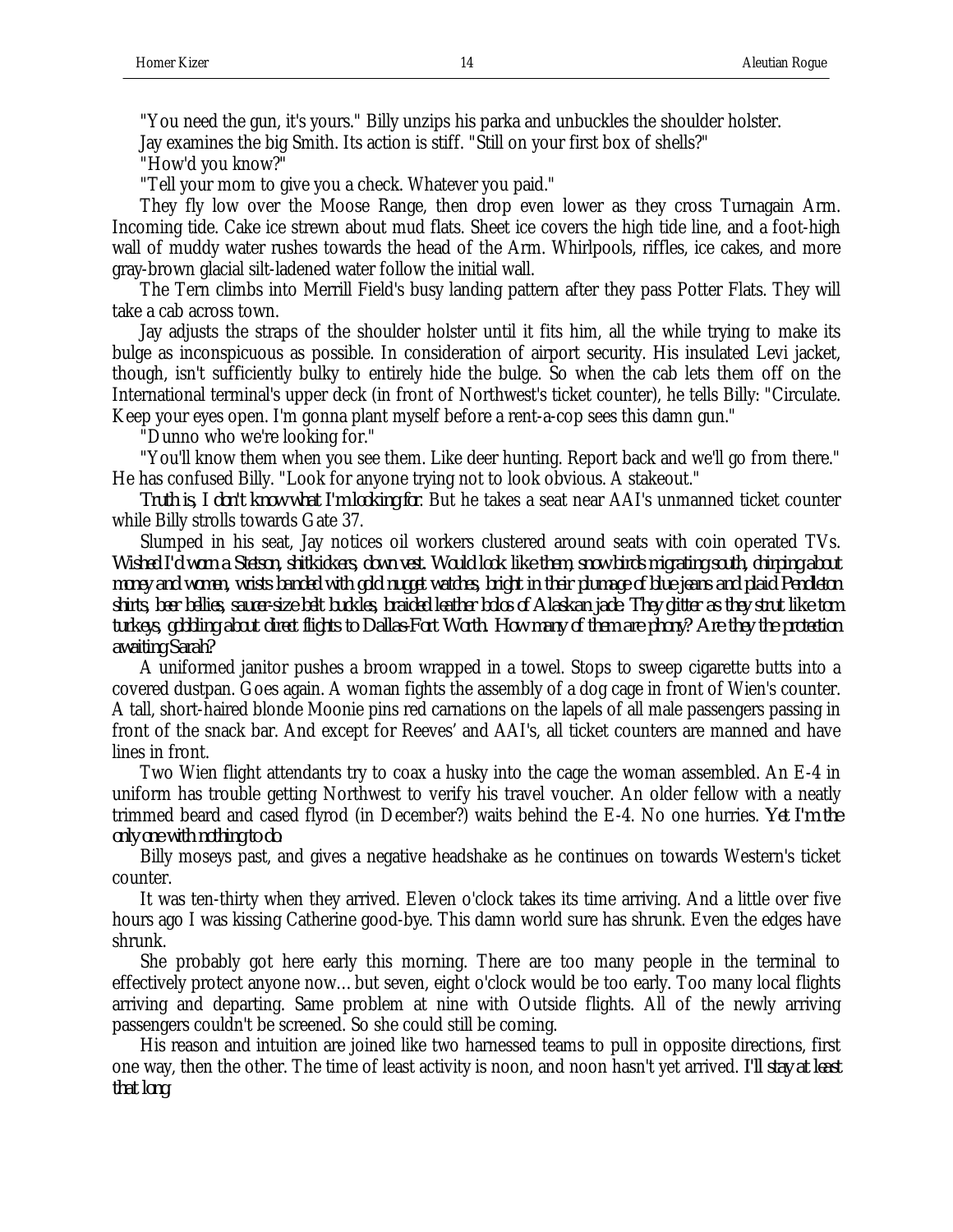To his left, in front of Western's counter, a small bitch Siberian Husky is forced into a large, white, fibreglas cage. To his right, a smartly attired flight attendant pushes a suitcase on a chrome-plated walker towards the Air France counter. In front of him, the blonde Moonie continues to panhandle male passengers. She seems especially attracted to roughnecks; singles them out, gets real close, and gives a pitch to buy free literature. And one oil worker after another slips her money apparently to get her to leave them alone. None seem interested in the literature.

He hears the blonde Moonie's accent, but can't quite place it. The woman is not from the Lower Forty-Eight.

The elderly black custodian empties ash cans into a small, portable dumpster.

Billy passes again. Again shakes his head no.

He doesn't know exactly what he's looking for. As he told Billy, it is like deer hunting. He trusts his intuition to know when the time comes.

He leans back, bored, as two airport security police walk slowly past. One glances at him, but seems not to see him. And as soon as they are out of sight, a big-butted policewoman hurries after them.

Taxicabs continue to discharge an antagonistic mix of oil workers and backpackers, kids with lofty ideals stuffed in rucksacks topped by rolled foam mattresses. Neither mingles with the double-knit blazer-and-slacks set that scurry between the cocktail lounge and restaurant. Intelligent, glib, goal-oriented and sexless. Corporate eunuchs. And that Moonie, with her free literature and endless supply of carnations, tirelessly smiles as she panhandles. Nearly every male, including Billy, wears one of her carnations.

Eleven o'clock becomes eleven-thirty.

This is it:The three well-dressed men who have just entered through the door nearest Western's ticket counter have fed written all over them. One stations himself in front of Western's baggage scales. One enters the gift shop and picks up a copy of *High Society*, and reads from the middle of the magazine. The third man steps behind Western's ticket counter and commences shuffling papers…the two Western employees appear to have been expecting him.

*No, this isn't right. This is stupid. Why Western's counter? If she arrives from Homer on AAI, she'll have to walk the length of the building. The feds have set her up for a hit, that's it.*

According to AAI's posted schedule, which, he knows, has little to do with anything, the commuter airline has three planes arriving within the next forty-five minutes. She'll be on one of those flights…*she's been sold out, the fucking bastards! I don't believe this*.

*Where will the hit take place? How? The guy with the flyrod, I'll bet. Where is he?*

Billy drifts towards him. He motions for him to sit down.

Innocently enough, Billy sits two seats away and doesn't look at him, but in lowered voice, asks, "What do you see?"

"Where's the fisherman?"

Billy nods towards the restaurant.

"I think she's on her way. Fellow in the gift shop—"

"Yeah."

"Spill a cup of coffee down the front of his shirt. I wanta see what he does."

"All right, but why?"

"He's trying awfully hard not to look outta place."

"Anybody with him?"

"The guy in front of Western's scales—"

Rising to go before he finishes, Billy says, "I'll take care of them."

*I'd better find that fisherman, have a look at his rod*.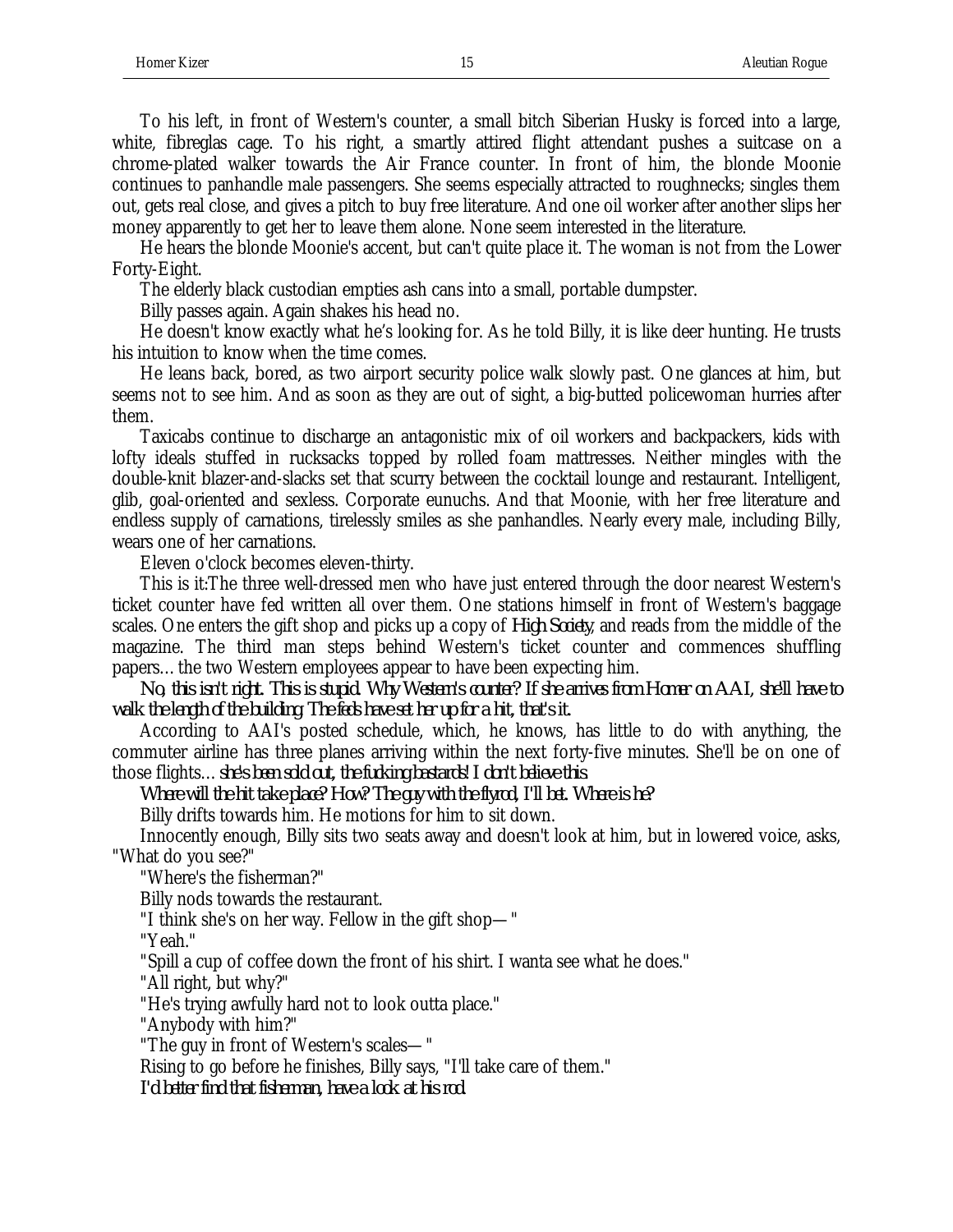Billy, watching the fellow in front of the baggage scales, not where he is going, almost knocks the blonde Moonie off her feet. But in an amazing display of balance, the Moonie checks her fall and bounces into a karate stance, holds the stance for a heartbeat, then seems to realize what she is doing. By the time Billy turns and says, "Excuse me," she has regained her pacifist composure, and is straightening her literature. Jay is impressed. If he hadn't been watching Billy, he would've missed seeing her balancing act and defensive stance. *Do not suppose I have come to bring peace to the world. I did not come to bring peace, but a sword*—the words of Christ. He smiles. She's ready to defend herself against Christ's return.

At the snack bar, Billy pays for an oversize coffee, snaps a lid on the cup and beelines for the gift shop. He passes between Wien's and Northwest's passenger service islands, and is briefly out of Jay's sight. When he reappears, he is in the gift shop, and in the middle of tripping over some unseen obstacle. The hot coffee disappears behind the girlie magazine. Not a drop seems to spill on the floor until after it scalds the victim's chest.

The fellow curses Billy as he jerks his shirt away from his chest. His magazine falls. And while appearing to apologize, Billy backs into a floor display of postcards, that topples, sending postcards flying.

The sales lady charges into the mess, and hovers over it like a hen over newly hatched chicks. She clucks and cackles, and Billy knocks over a display of stuffed Alaskan bears. The fellow from in front of the scales hurries to the gift shop, and in Billy's effort to avoid the sales lady and not bump into his earlier victim, he backs into the fellow, knocking both of them to the floor. Somehow, their legs become tangled. Billy, apparently trying to pull himself to his feet, grabs a hold of another display and pulls it over, then shouting, "My shoulder, my shoulder," bounces to his feet and yells, "I'm gonna sue!"

The commotion draws a crowd. An Alaska Airlines flight has just arrived, and the crowd detains them as they file through the security doors like cattle herded down a loading chute to mill in the area around the gift shop.

Jay misses seeing some of the faces. Hope I didn't miss her.

An AAI flight has also arrived. Its passengers are just now reaching the area of the snack bar, and among its passengers are Jerry and Sarah.

Almost missed her. He stands, but waits while the Moonie gives them her free-literature pitch.

While pinning a carnation on Sarah's sweater, the Moonie clumsily sticks Sarah with the pin. Apologizing profusely, the Moonie makes no further attempt to panhandle Jerry. Instead, she turns and departs down the escalator. And it registers, but not quite, somewhere in Jay's mind that Sarah is the first female to receive a carnation.

As soon as Jerry and Sarah are clear of the Moonie, he hurries to intercept them. Catching hold of Sarah's free arm, he says, "Hold it, gotta talk to you."

Jerry can't take his eyes off the bulge under Jay's arm. *Kid's afraid of me*. To Jerry, he says, "Just want to warn her than Catherine doesn't think the feds can protect her."

Before he can say more, he feels Sarah's arm go limp. He turns towards her. She seems out of it, unable to hear what is said. He shakes her arm. "You all right?"

"I'd like to sit down," she says weakly.

Jerry takes hold of her shoulders. They steady her, guide her towards a chair. But her knees wobble, then buckle. A dazed expression spreads across her face. Her eyes begin to glaze. Slumping against Jerry, she moans, "help me."

Pushing Jerry away, Jay orders, "Get a doctor, quick, and call the cops."

Jerry takes off running as Jay lays Sarah on the floor, peels off his jacket, rolls it up and slips it under her head.

A crowd forms around them.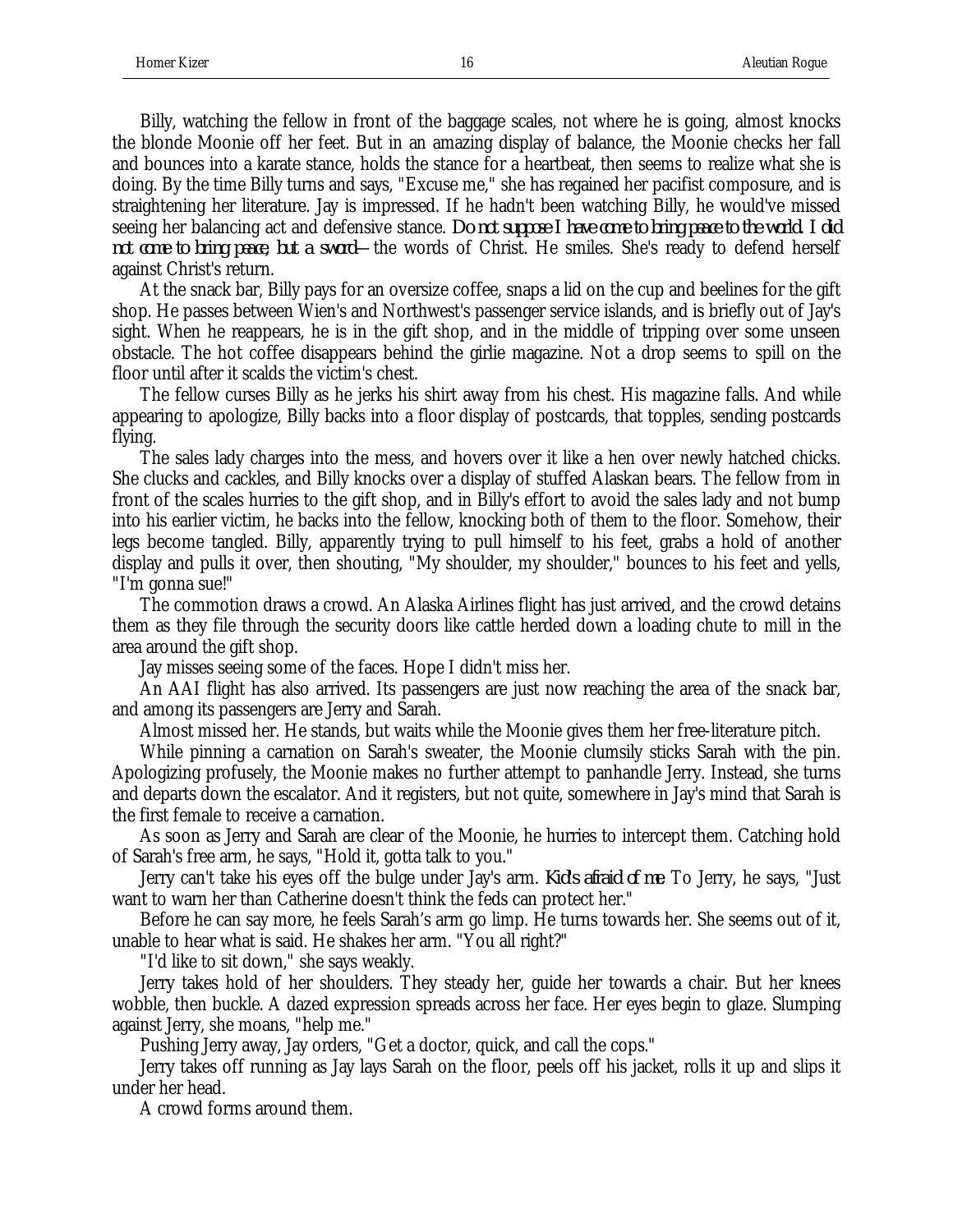Tilting her face, he asks, "Can you hear me? What's happening to you? Do you know?"

She tries to nod. And in words softer than a whisper, words so soft he has to place his ear to her mouth to hear them, she mumbles, "ivory's in your boat, more in pots ten pots wet stored ten pots Akun akun ivory black bags akun ivory trident—"

She dies.

He stands. The crowd is two, three people deep and growing. Jerry is returning with a cop. Billy attempts to push through the bodies. And he sees people passing by the congestion, trying hard not to look.

He backs into the crowd, and with a jerk of his head, indicates to Billy that it is time to split. But the cop spots the big Smith, points and hollers, "Hold it."

\*

Early Friday, Louise, fired with enthusiasm for the project she is bringing back, boards Alaska Airline's flight from Juneau to Anchorage. It has been a good week for her. She got to met Jay's brother and his wife, who were very nice to her, when she flew down to Ketchikan on Monday. John's report was debated through the weekend and for the first part of the week: it wasn't accepted as definitive until last night. So despite being asked to remain in the capital until the Advisory Board finishes their winter meeting, which would mean \$150 a day to her, she would rather be with John, give him the good news; and as she sits in her comfortable seat above the clouds, she hopes he has missed her.

Landing gear lowered, the captain announces that the local time is 11:50 AST, the temperature plus seventeen degrees Fahrenheit.

She doesn't care what it is in Anchorage, only a stop on her way to Kodiak. She hurries along the jetway, passes quickly through the security area, runs into the congestion behind Wien's service island, tries to push her way through, can't, and becomes part of the crowd. That is when she sees Jay.

Pettersen stops sorting the meaningless forms, and calls airport security when his agent leaves his post. Something is wrong. First in the gift shop. Then behind Wien's island. And he fights through the crowd to investigate, reaches the stricken woman, looks around for a doctor, and there, in front of him is the face his composite artist has given him: H.J. Shoulders.

\*

An instant, a beat of his heart, he stares, speechless, unable to believe his eyes, unsure of what to do. Bumped by an airport security officer, he looks away, breaking the spell. And he hollers, "Grab that man," as he points back to Shoulders.

Edna helps Pierre from the cab, takes his bag, and steadying him, watching his steps, pushes the glass terminal door open with her back and nearly bumps into the man standing in the middle of the floor. Glancing around and up, she sees the back of Jay's head. But before she can speak, he moves to intercept one of the arriving passengers.

"Are you acquainted?" asks Pierre, nodding towards Jay.

"Yes, that's— " she never finishes her answer. Before she can, the passenger Jay intercepted begins to collapse.

\*

The officer kneels to check Sarah. Realizing he must draw the officer's attention away from Jay, not knowing how, Billy does nothing until the fellow in the business suit hollers. No time now. He shoves an elderly woman of considerable girth between Jay and the cop. The woman isn't easily moved, and apparently doesn't appreciate being pushed. She turns, hollering unintelligibly towards the crowd where Billy hides, as she brandishes a full shopping bag.

The officer tries to push the woman out of his way, but she turns her wrath on him, verbally vilifying him.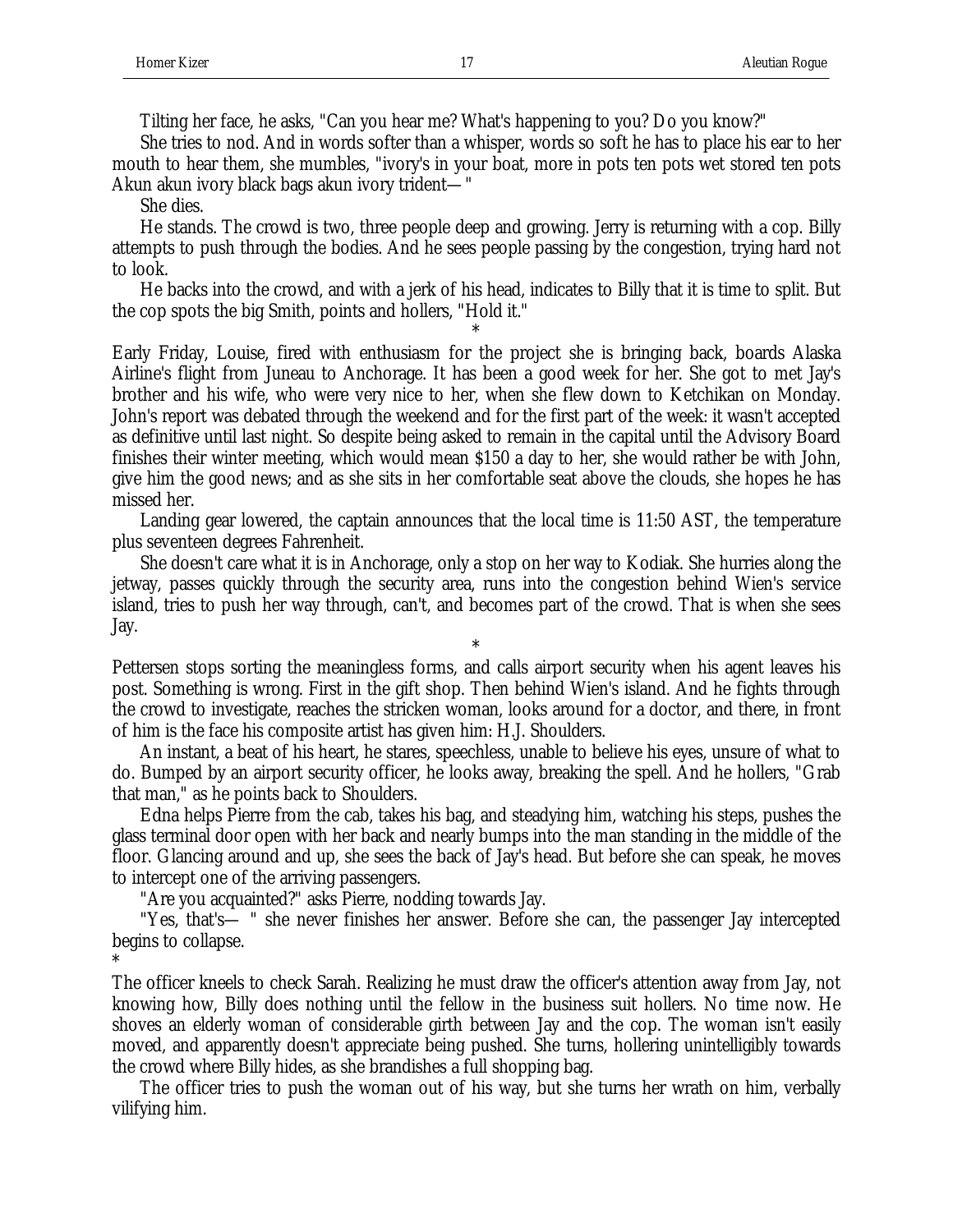Billy grabs a little girl of five or six, and with her still clutching her mother's hand, tosses her across the kneeling cop's back.

Jay turns to face the person who yelled, *Grab that man*.

Pettersen's in the process of drawing his snubnose .38 when he sees the big Smith in the shoulder holster. Remembering procedural policy concerning bystanders and that his dead specials had been firearms experts, knowing he is not, he melts into the crowd, hearing in his mind their laughing voices.

Sensing the difficulty Jay's in, seeing the arriving army of airport police, Louise tackles one of the male passengers next to her, and screams, "I GOT HIM! I GOT HIM!"

Several men near her also grab the man she tackled as the police converge on the mass of bodies thrashing on the floor. Jay backs even farther into the crowd, turns around, and is face to face with Edna. She shoves a set of car keys in his hand, stuffs Pierre's ticket into his shirt pocket, and says, "Five minutes, gate 37."

Pierre drapes his topcoat around Jay's shoulders, and says, "Your name's Pierre Lamont, Pierre Lamont."

Edna speaks at the same time: "Brown Grenada. My name's on the plates. We'll ride with Billy."

Jay grabs the Bavarian-style sports hat from Pierre's hairless head, slips his arms into the sleeves of the topcoat, and walks briskly towards where AAI's flight has already begun boarding.

A young lady with a clipboard asks his name. He reads it from the ticket: "Pierre Lamont." And she waves him through the double doors, and points to the idling Twin Otter. There is no security check.

8.

Breakfast is still being served while Jay stands in the hall and stares at the babies in the nursery. Billy and Edna are with Jill, who will come home today.

The babies, each of them, are so tiny. Helpless. Parents as gods. The continuation of life, our form of immortality. He had his opportunity. Twice. Almost a third time.

A long time ago, he stood in front of the nursery in the Newport hospital. Each of them, healthy, pink, alive. Buried now in the family plot alongside Mom and Dad, Rosie Catfish, her husband, and his grandfather and great-grandfather.

He turns to go. He has four hundred rounds of .44 Mag ammo to shoot. But before he takes a step, Billy approaches, stands beside him, and nodding towards the babies behind the glass wall, says, "Didn't think they'd change so much."

"They all grow up."

"No…you wouldn't understand how much they change everything, make me think about life, what I want from life, even if there is anything after life."

"Might understand more than you'd think. Give me your car keys. I'll be back before dark."

Billy hands him the Nomad's keys. "Brakes pull."

He takes the keys, crosses the Kenai River, turns left, and follows the Funny River Road past the Soldotna airport and into the Moose Range. Parks at the end of the horse trail. Hikes through mixed birch and spruce a quarter of a mile. A skiff of new snow covers the broken ground. Nippy. A small sun. Today, he is like the shadows, black and one dimensional.

In a grove of black birch suffering from heart rot, supporting a host of parasites, surrounded by marketable white spruce, he selects a tree good only for moose browse, carves a two-inch square head-high in its bark, then steps off twenty-five paces, turns and fires deliberate, aimed shots.

Two, three, four, five, six—the jacketed slugs tear chunks from the back of the foot-thick birch. The six-shot group can be covered with a half dollar.